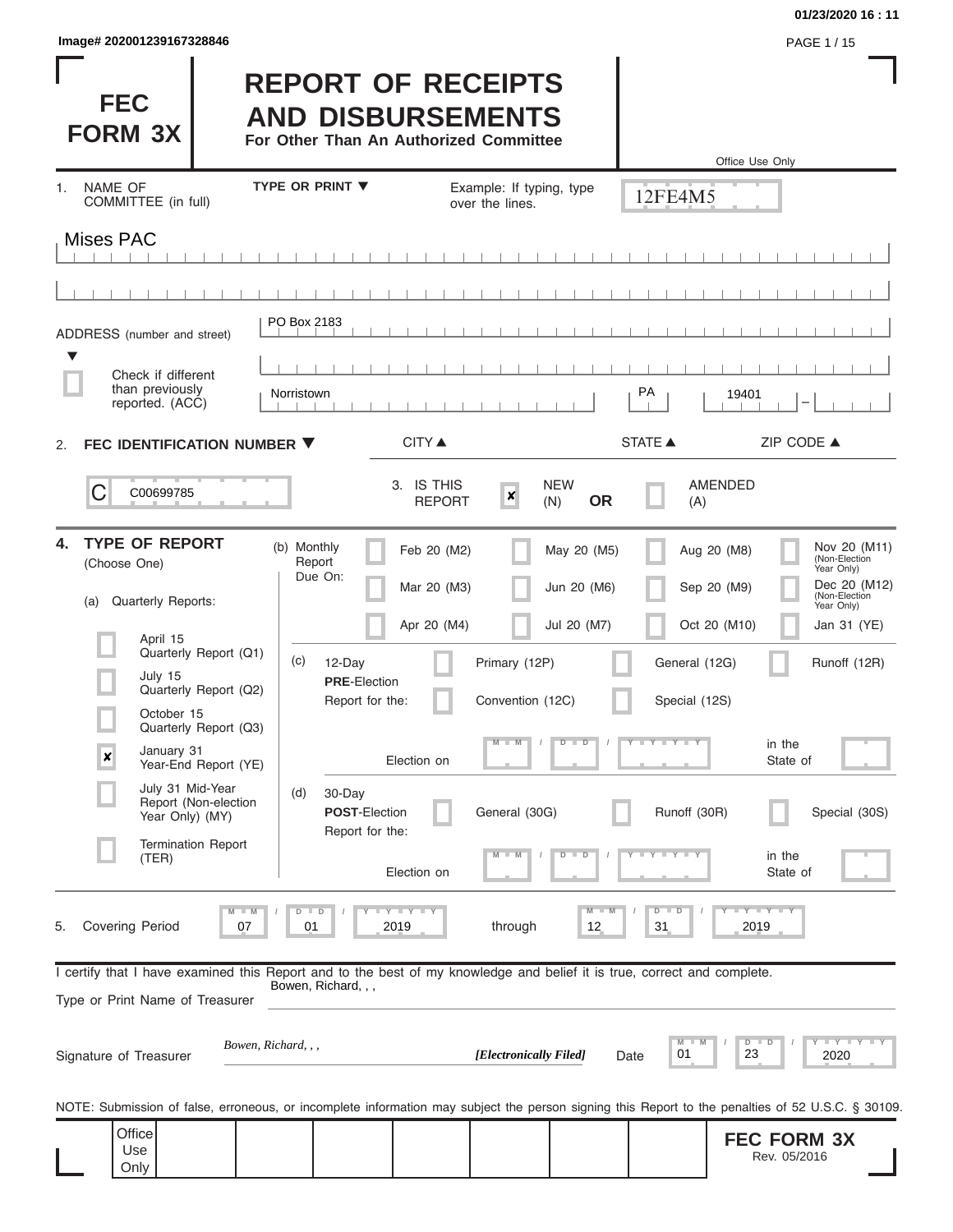|    | Image# 202001239167328847                                                                             |                                                      |                                                 |
|----|-------------------------------------------------------------------------------------------------------|------------------------------------------------------|-------------------------------------------------|
|    | FEC Form 3X (Rev. 05/2016)                                                                            | <b>SUMMARY PAGE</b><br>OF RECEIPTS AND DISBURSEMENTS | Page 2                                          |
|    | Write or Type Committee Name                                                                          |                                                      |                                                 |
|    | Mises PAC                                                                                             |                                                      |                                                 |
|    | M<br>Report Covering the Period:<br>From:                                                             | Y I Y I<br>$D$ $D$<br>07<br>01<br>2019               | D<br>31<br>2019<br>12<br>To:                    |
|    |                                                                                                       | <b>COLUMN A</b><br><b>This Period</b>                | <b>COLUMN B</b><br><b>Calendar Year-to-Date</b> |
| 6. | Cash on Hand<br>(a)<br>$-Y - Y - IY$<br>January 1,<br>2019                                            |                                                      | 3048.47                                         |
|    | Cash on Hand at<br>(b)<br>Beginning of Reporting Period                                               | 3048.47                                              |                                                 |
|    | Total Receipts (from Line 19)<br>(c)                                                                  | 14242.43                                             | 14242.43                                        |
|    | Subtotal (add Lines 6(b) and<br>(d)<br>6(c) for Column A and Lines<br>$6(a)$ and $6(c)$ for Column B) | 17290.90                                             | 17290.90                                        |
| 7. | Total Disbursements (from Line 31)                                                                    | 11289.85                                             | 11289.85                                        |
| 8. | Cash on Hand at Close of<br><b>Reporting Period</b><br>(subtract Line $7$ from Line $6(d)$ )          | 6001.05                                              | 6001.05                                         |
| 9. | Debts and Obligations Owed TO<br>the Committee (Itemize all on<br>Schedule C and/or Schedule D)       | 0.00                                                 |                                                 |
|    | 10. Debts and Obligations Owed BY<br>the Committee (Itemize all on<br>Schedule C and/or Schedule D)   | т<br>0.00                                            |                                                 |

This committee has qualified as a multicandidate committee. (see FEC FORM 1M)

## **For further information contact:**

Federal Election Commission 999 E Street, NW Washington, DC 20463

Toll Free 800-424-9530 Local 202-694-1100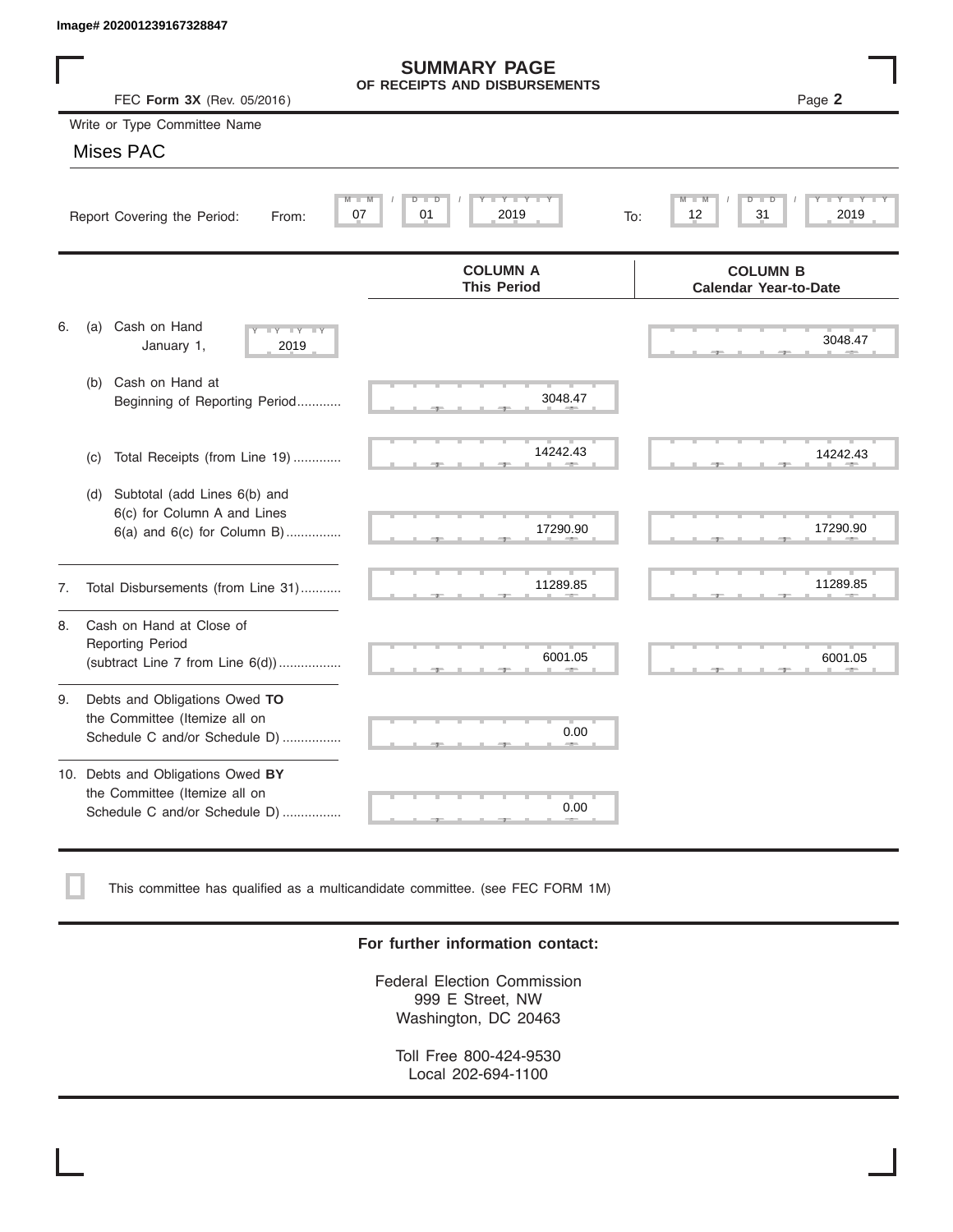## **DETAILED SUMMARY PAGE**

## Mises PAC

|                                                                           | <b>DETAILED SUMMARY PAGE</b>                            |                                                                                         |
|---------------------------------------------------------------------------|---------------------------------------------------------|-----------------------------------------------------------------------------------------|
| FEC Form 3X (Rev. 05/2016)                                                | of Receipts                                             | Page 3                                                                                  |
| Write or Type Committee Name                                              |                                                         |                                                                                         |
| <b>Mises PAC</b>                                                          |                                                         |                                                                                         |
| $M - M$<br>07<br>Report Covering the Period:<br>From:                     | $I - Y - I - Y - I - Y$<br>$D$ $D$<br>01<br>2019<br>To: | $T - Y = T - Y$<br>$M - M$<br>$D$ $\Box$<br>$\overline{\mathsf{D}}$<br>12<br>31<br>2019 |
| I. Receipts                                                               | <b>COLUMN A</b><br><b>Total This Period</b>             | <b>COLUMN B</b><br><b>Calendar Year-to-Date</b>                                         |
| 11. Contributions (other than loans) From:                                |                                                         |                                                                                         |
| Individuals/Persons Other<br>(a)                                          |                                                         |                                                                                         |
| <b>Than Political Committees</b><br>(i) Itemized (use Schedule A)         | 13851.34                                                | 13851.34                                                                                |
|                                                                           |                                                         |                                                                                         |
|                                                                           | 391.09                                                  | 391.09                                                                                  |
| (iii) TOTAL (add                                                          |                                                         |                                                                                         |
| Lines $11(a)(i)$ and $(ii)$                                               | 14242.43                                                | 14242.43                                                                                |
| Political Party Committees<br>(b)                                         | 0.00                                                    | 0.00                                                                                    |
| <b>Other Political Committees</b><br>(C)                                  |                                                         |                                                                                         |
|                                                                           | 0.00                                                    | 0.00                                                                                    |
| Total Contributions (add Lines<br>(d)                                     |                                                         |                                                                                         |
| $11(a)(iii)$ , (b), and (c)) (Carry                                       | 14242.43                                                | 14242.43                                                                                |
| Totals to Line 33, page 5) ▶                                              |                                                         |                                                                                         |
| 12. Transfers From Affiliated/Other                                       | 0.00                                                    | 0.00                                                                                    |
|                                                                           |                                                         |                                                                                         |
|                                                                           | 0.00                                                    | 0.00                                                                                    |
|                                                                           |                                                         |                                                                                         |
| 14. Loan Repayments Received                                              | 0.00                                                    | 0.00                                                                                    |
| 15. Offsets To Operating Expenditures                                     |                                                         |                                                                                         |
| (Refunds, Rebates, etc.)                                                  | 0.00                                                    | 0.00                                                                                    |
| (Carry Totals to Line 37, page 5)<br>16. Refunds of Contributions Made    |                                                         |                                                                                         |
| to Federal Candidates and Other                                           |                                                         |                                                                                         |
| Political Committees                                                      | 0.00                                                    | 0.00                                                                                    |
| 17. Other Federal Receipts                                                |                                                         |                                                                                         |
|                                                                           | 0.00                                                    | 0.00                                                                                    |
| 18. Transfers from Non-Federal and Levin Funds<br>(a) Non-Federal Account |                                                         |                                                                                         |
|                                                                           | 0.00                                                    | 0.00                                                                                    |
|                                                                           |                                                         |                                                                                         |
| (b) Levin Funds (from Schedule H5)                                        | 0.00                                                    | 0.00                                                                                    |
|                                                                           |                                                         |                                                                                         |
| (c) Total Transfers (add $18(a)$ and $18(b)$ )                            | 0.00                                                    | 0.00                                                                                    |
| 19. Total Receipts (add Lines 11(d),                                      |                                                         |                                                                                         |
| 12, 13, 14, 15, 16, 17, and 18(c)                                         | 14242.43                                                | 14242.43                                                                                |
|                                                                           |                                                         |                                                                                         |
| 20. Total Federal Receipts<br>(subtract Line 18(c) from Line 19)▶         | 14242.43                                                | 14242.43                                                                                |
|                                                                           |                                                         |                                                                                         |

(subtract Line 18(c) from Line 19) .........

 ▲ ▲ ▲ , , . ▲ ▲ ▲ , , . 14242.43 14242.43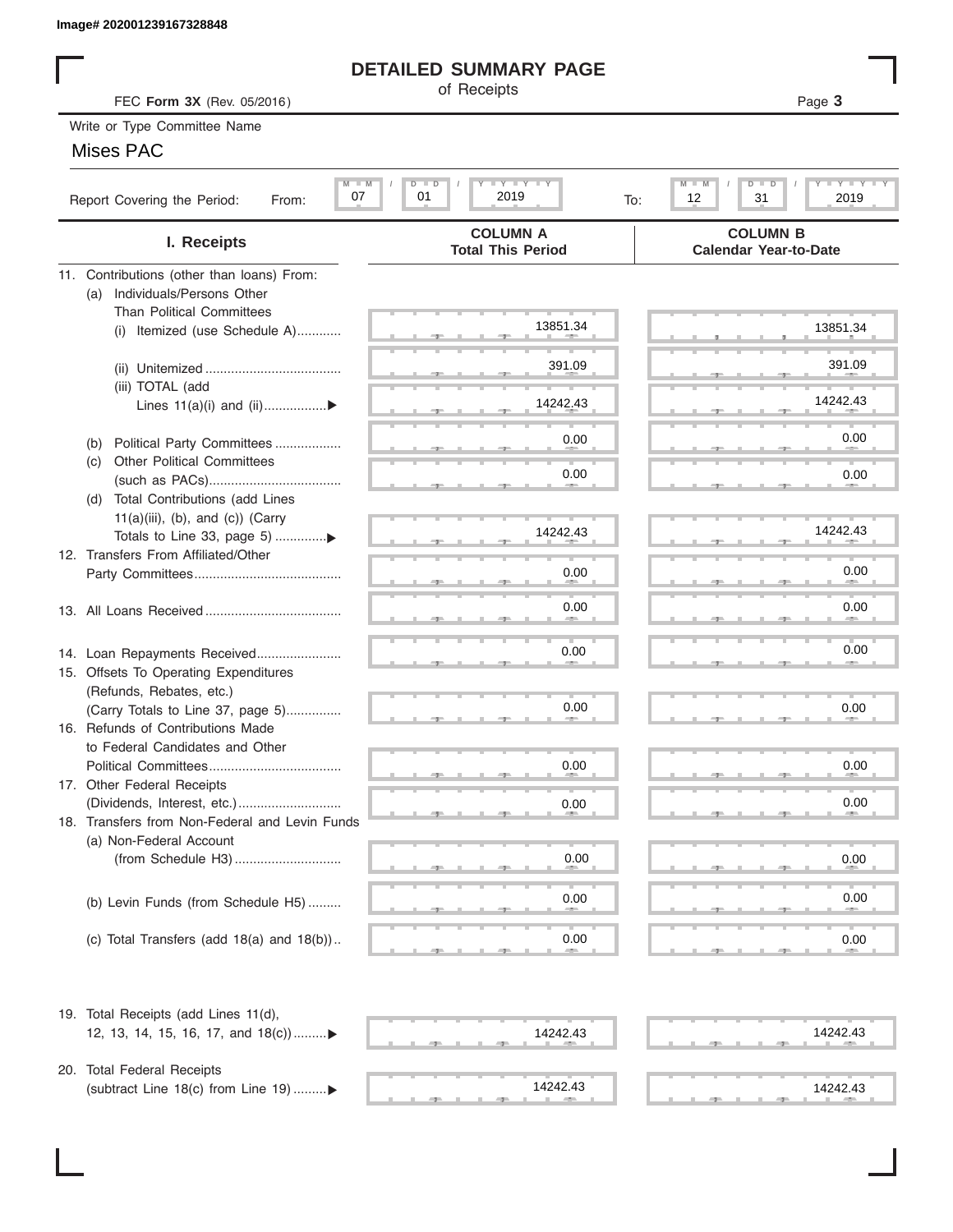I

# **DETAILED SUMMARY PAGE**

of Disbursements

| FEC Form 3X (Rev. 05/2016)                                                                      |                                             | Page 4                                          |
|-------------------------------------------------------------------------------------------------|---------------------------------------------|-------------------------------------------------|
| <b>II. Disbursements</b>                                                                        | <b>COLUMN A</b><br><b>Total This Period</b> | <b>COLUMN B</b><br><b>Calendar Year-to-Date</b> |
| 21. Operating Expenditures:<br>(a) Allocated Federal/Non-Federal<br>Activity (from Schedule H4) |                                             |                                                 |
| Federal Share<br>(i)                                                                            | 0.00                                        | 0.00                                            |
| Non-Federal Share<br>(ii)                                                                       | 0.00                                        | 0.00                                            |
| Other Federal Operating<br>(b)                                                                  | 4330.65                                     | 4330.65                                         |
| (c) Total Operating Expenditures<br>(add 21(a)(i), (a)(ii), and (b))                            | 4330.65                                     | 4330.65                                         |
| 22. Transfers to Affiliated/Other Party                                                         |                                             |                                                 |
| 23. Contributions to                                                                            | 0.00                                        | 0.00<br><b>All Andre</b>                        |
| Federal Candidates/Committees<br>and Other Political Committees<br>24. Independent Expenditures | 0.00                                        | 0.00<br><b>AND</b>                              |
| 25. Coordinated Party Expenditures                                                              | 0.00                                        | 0.00                                            |
| $(52 \text{ U.S.C. }$ § 30116(d))                                                               | 0.00                                        | 0.00                                            |
| 26. Loan Repayments Made                                                                        | 0.00                                        | 0.00                                            |
|                                                                                                 | 0.00                                        | 0.00                                            |
| 28. Refunds of Contributions To:<br>(a) Individuals/Persons Other<br>Than Political Committees  | 0.00                                        | 0.00                                            |
| Political Party Committees<br>(b)                                                               | 0.00                                        | 0.00                                            |
| <b>Other Political Committees</b><br>(C)                                                        | 0.00                                        | 0.00                                            |
| <b>Total Contribution Refunds</b><br>(d)<br>(add Lines 28(a), (b), and (c))                     | 0.00                                        | 0.00                                            |
| 29. Other Disbursements (Including                                                              | 6959.20                                     | 6959.20                                         |
| 30. Federal Election Activity (52 U.S.C. § 30101(20))                                           |                                             |                                                 |
| (a) Allocated Federal Election Activity<br>(from Schedule H6)                                   |                                             |                                                 |
| (i) Federal Share                                                                               | 0.00                                        | 0.00                                            |
|                                                                                                 | 0.00                                        | 0.00                                            |
| <b>Federal Election Activity Paid</b><br>(b)<br>Entirely With Federal Funds                     | 0.00                                        | 0.00                                            |
| Total Federal Election Activity (add<br>(C)<br>Lines $30(a)(i)$ , $30(a)(ii)$ and $30(b))$      | 0.00                                        | 0.00                                            |
|                                                                                                 |                                             |                                                 |
| 31. Total Disbursements (add Lines 21(c), 22,<br>23, 24, 25, 26, 27, 28(d), 29 and 30(c))       | 11289.85                                    | 11289.85                                        |
| 32. Total Federal Disbursements                                                                 |                                             |                                                 |
| (subtract Line 21(a)(ii) and Line 30(a)(ii)                                                     | 11289.85                                    | 11289.85                                        |
|                                                                                                 |                                             |                                                 |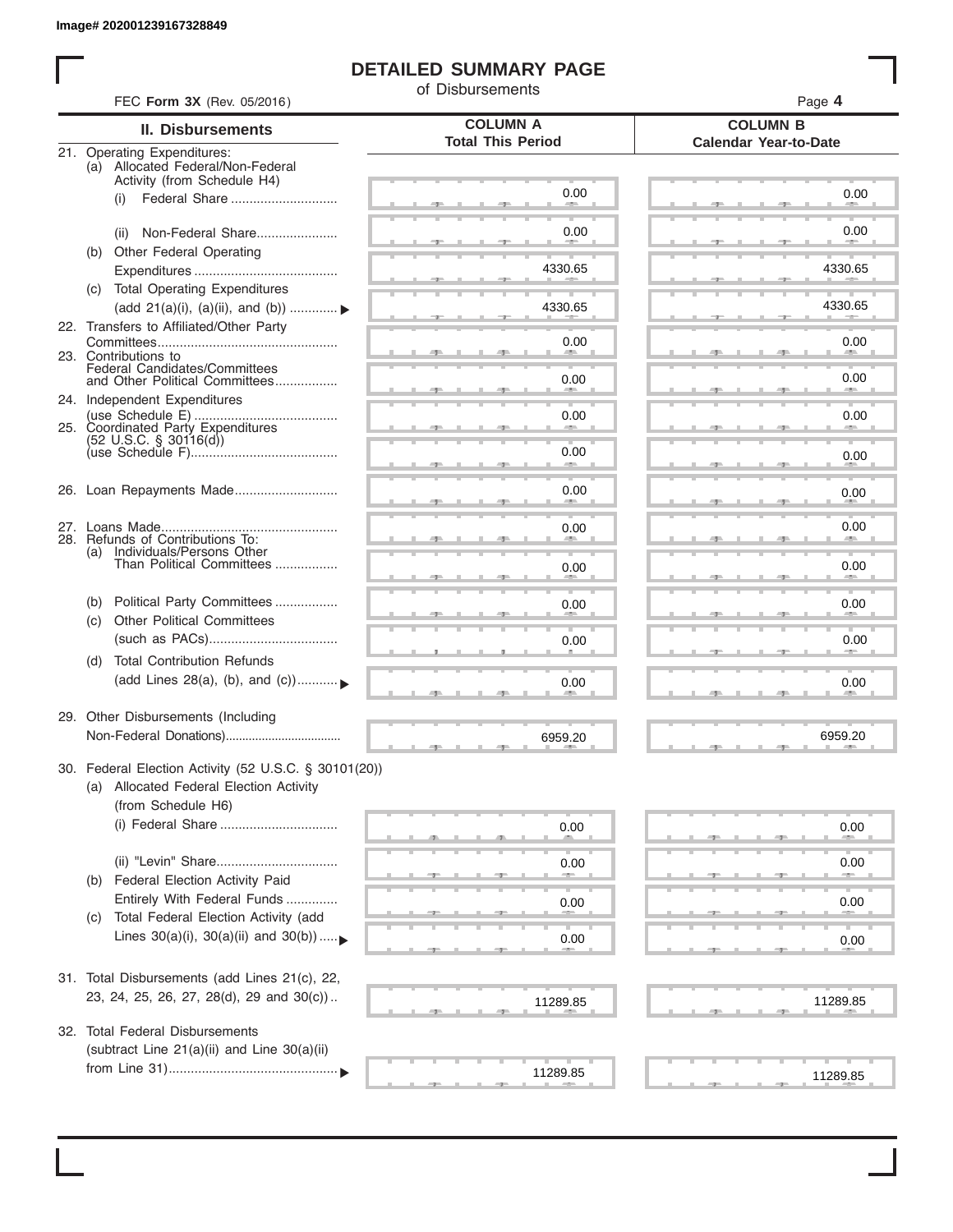ı

## **DETAILED SUMMARY PAGE**

of Disbursements

| FEC Form 3X (Rev. 05/2016)                                                     | u Dionalochighto                            | Page 5                                          |
|--------------------------------------------------------------------------------|---------------------------------------------|-------------------------------------------------|
| <b>III. Net Contributions/</b><br><b>Operating Expenditures</b>                | <b>COLUMN A</b><br><b>Total This Period</b> | <b>COLUMN B</b><br><b>Calendar Year-to-Date</b> |
| 33. Total Contributions (other than loans)                                     | 14242.43                                    | 14242.43                                        |
| 34. Total Contribution Refunds                                                 | 0.00                                        | 0.00                                            |
| 35. Net Contributions (other than loans)<br>(subtract Line 34 from Line 33)    | 14242.43                                    | 14242.43                                        |
| 36. Total Federal Operating Expenditures<br>(add Line 21(a)(i) and Line 21(b)) | 4330.65                                     | 4330.65                                         |
| 37. Offsets to Operating Expenditures                                          | 0.00                                        | 0.00                                            |
| 38. Net Operating Expenditures                                                 | 4330.65                                     | 4330.65                                         |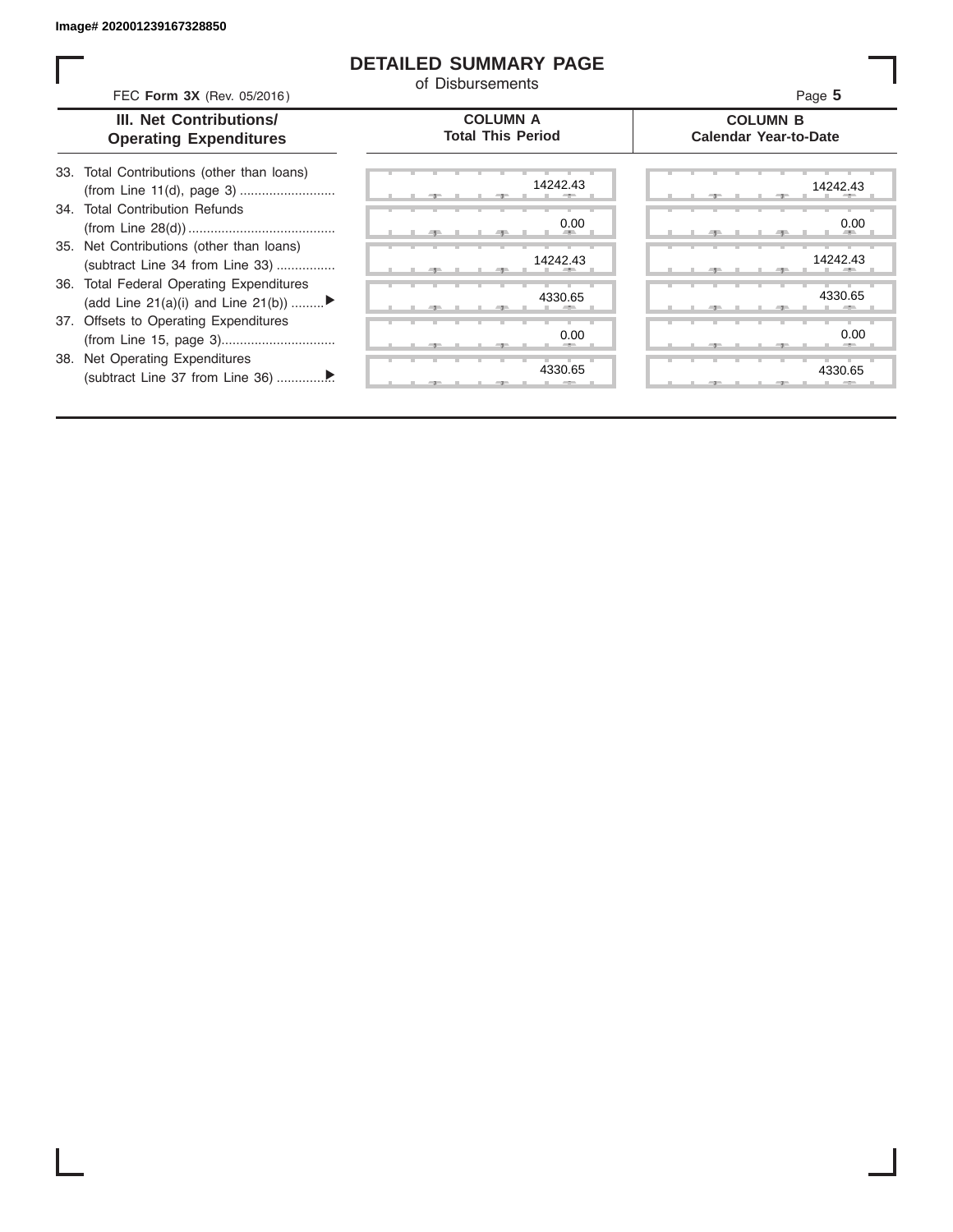# **SCHEDULE A (FEC Form 3X)**

| 13<br>14<br>15<br>16<br>Any information copied from such Reports and Statements may not be sold or used by any person for the purpose of soliciting contributions<br>or for commercial purposes, other than using the name and address of any political committee to solicit contributions from such committee.<br>NAME OF COMMITTEE (In Full)<br>Mises PAC<br>Full Name of Individual (Last, First, Middle Initial) or Full Organization Name<br>Dincher, Stephen, , ,<br>Date of Receipt<br>Mailing Address 101 N State Street<br>$M - M$<br>$D$ $D$<br>$Y - Y - I$<br>$\sqrt{2}$<br>07<br>29<br>2019<br>Apt 2<br>City<br><b>State</b><br>Zip Code<br>Transaction ID: SA11AI.4123<br><b>CT</b><br>06401<br>Ansonia<br>Amount of Each Receipt this Period<br>FEC ID number of contributing<br>С<br>259.00<br>federal political committee.<br><b>AND</b><br>Memo Item<br>Name of Employer (for Individual)<br>Occupation (for Individual)<br>Optometric Physician<br>MyEyeDr<br>Receipt For:<br>Aggregate Year-to-Date ▼<br>Primary<br>General<br>259.00<br>Other (specify) $\blacktriangledown$<br>Full Name of Individual (Last, First, Middle Initial) or Full Organization Name<br>Date of Receipt<br>Mailing Address 3067 View Ridge Drive<br>$M - M$<br>$D$ $\Box$ $D$<br>Y TYT<br>09<br>2019<br>20<br>City<br>Zip Code<br>State<br>Transaction ID: SA11AI.4121<br><b>TX</b><br>78070<br>Spring Branch<br>Amount of Each Receipt this Period<br>FEC ID number of contributing<br>С<br>426.06<br>federal political committee.<br>Memo Item<br>Name of Employer (for Individual)<br>Occupation (for Individual)<br>US Navy<br><b>USAA Associate</b><br>Receipt For:<br>Aggregate Year-to-Date ▼<br>Primary<br>General<br>426.06<br>Other (specify) $\blacktriangledown$<br>Full Name of Individual (Last, First, Middle Initial) or Full Organization Name<br>Mason, Aaron, , ,<br>Date of Receipt<br>Mailing Address 104 K Street<br>$M - M$<br>$D$ $D$<br>$T - Y = Y - T Y$<br>07<br>03<br>2019<br>Zip Code<br>City<br><b>State</b><br>Transaction ID: SA11AI.4102<br>ID<br>83440<br>Rexburg<br>Amount of Each Receipt this Period<br>FEC ID number of contributing<br>С<br>252.78<br>federal political committee.<br>Memo Item<br>Name of Employer (for Individual)<br>Occupation (for Individual)<br>HB Boys LC<br>Store Manager<br>Receipt For:<br>Aggregate Year-to-Date ▼<br>Primary<br>General<br>252.78<br>Other (specify)<br>937.84 | SCHEDULE A (FEC Form 3X)<br>Use separate schedule(s)<br><b>ITEMIZED RECEIPTS</b><br>for each category of the<br>Detailed Summary Page |  | 15<br>FOR LINE NUMBER:<br>PAGE<br>6<br>OF<br>(check only one)<br>×<br>11a<br>11 <sub>b</sub><br>11 <sub>c</sub><br>12 |    |
|---------------------------------------------------------------------------------------------------------------------------------------------------------------------------------------------------------------------------------------------------------------------------------------------------------------------------------------------------------------------------------------------------------------------------------------------------------------------------------------------------------------------------------------------------------------------------------------------------------------------------------------------------------------------------------------------------------------------------------------------------------------------------------------------------------------------------------------------------------------------------------------------------------------------------------------------------------------------------------------------------------------------------------------------------------------------------------------------------------------------------------------------------------------------------------------------------------------------------------------------------------------------------------------------------------------------------------------------------------------------------------------------------------------------------------------------------------------------------------------------------------------------------------------------------------------------------------------------------------------------------------------------------------------------------------------------------------------------------------------------------------------------------------------------------------------------------------------------------------------------------------------------------------------------------------------------------------------------------------------------------------------------------------------------------------------------------------------------------------------------------------------------------------------------------------------------------------------------------------------------------------------------------------------------------------------------------------------------------------------------------------------------------------------------------------------------------|---------------------------------------------------------------------------------------------------------------------------------------|--|-----------------------------------------------------------------------------------------------------------------------|----|
|                                                                                                                                                                                                                                                                                                                                                                                                                                                                                                                                                                                                                                                                                                                                                                                                                                                                                                                                                                                                                                                                                                                                                                                                                                                                                                                                                                                                                                                                                                                                                                                                                                                                                                                                                                                                                                                                                                                                                                                                                                                                                                                                                                                                                                                                                                                                                                                                                                                   |                                                                                                                                       |  |                                                                                                                       | 17 |
|                                                                                                                                                                                                                                                                                                                                                                                                                                                                                                                                                                                                                                                                                                                                                                                                                                                                                                                                                                                                                                                                                                                                                                                                                                                                                                                                                                                                                                                                                                                                                                                                                                                                                                                                                                                                                                                                                                                                                                                                                                                                                                                                                                                                                                                                                                                                                                                                                                                   |                                                                                                                                       |  |                                                                                                                       |    |
|                                                                                                                                                                                                                                                                                                                                                                                                                                                                                                                                                                                                                                                                                                                                                                                                                                                                                                                                                                                                                                                                                                                                                                                                                                                                                                                                                                                                                                                                                                                                                                                                                                                                                                                                                                                                                                                                                                                                                                                                                                                                                                                                                                                                                                                                                                                                                                                                                                                   | А.                                                                                                                                    |  |                                                                                                                       |    |
| С.                                                                                                                                                                                                                                                                                                                                                                                                                                                                                                                                                                                                                                                                                                                                                                                                                                                                                                                                                                                                                                                                                                                                                                                                                                                                                                                                                                                                                                                                                                                                                                                                                                                                                                                                                                                                                                                                                                                                                                                                                                                                                                                                                                                                                                                                                                                                                                                                                                                | <b>B.</b> Haseloff, Robert, , ,                                                                                                       |  |                                                                                                                       |    |
|                                                                                                                                                                                                                                                                                                                                                                                                                                                                                                                                                                                                                                                                                                                                                                                                                                                                                                                                                                                                                                                                                                                                                                                                                                                                                                                                                                                                                                                                                                                                                                                                                                                                                                                                                                                                                                                                                                                                                                                                                                                                                                                                                                                                                                                                                                                                                                                                                                                   |                                                                                                                                       |  |                                                                                                                       |    |
|                                                                                                                                                                                                                                                                                                                                                                                                                                                                                                                                                                                                                                                                                                                                                                                                                                                                                                                                                                                                                                                                                                                                                                                                                                                                                                                                                                                                                                                                                                                                                                                                                                                                                                                                                                                                                                                                                                                                                                                                                                                                                                                                                                                                                                                                                                                                                                                                                                                   |                                                                                                                                       |  |                                                                                                                       |    |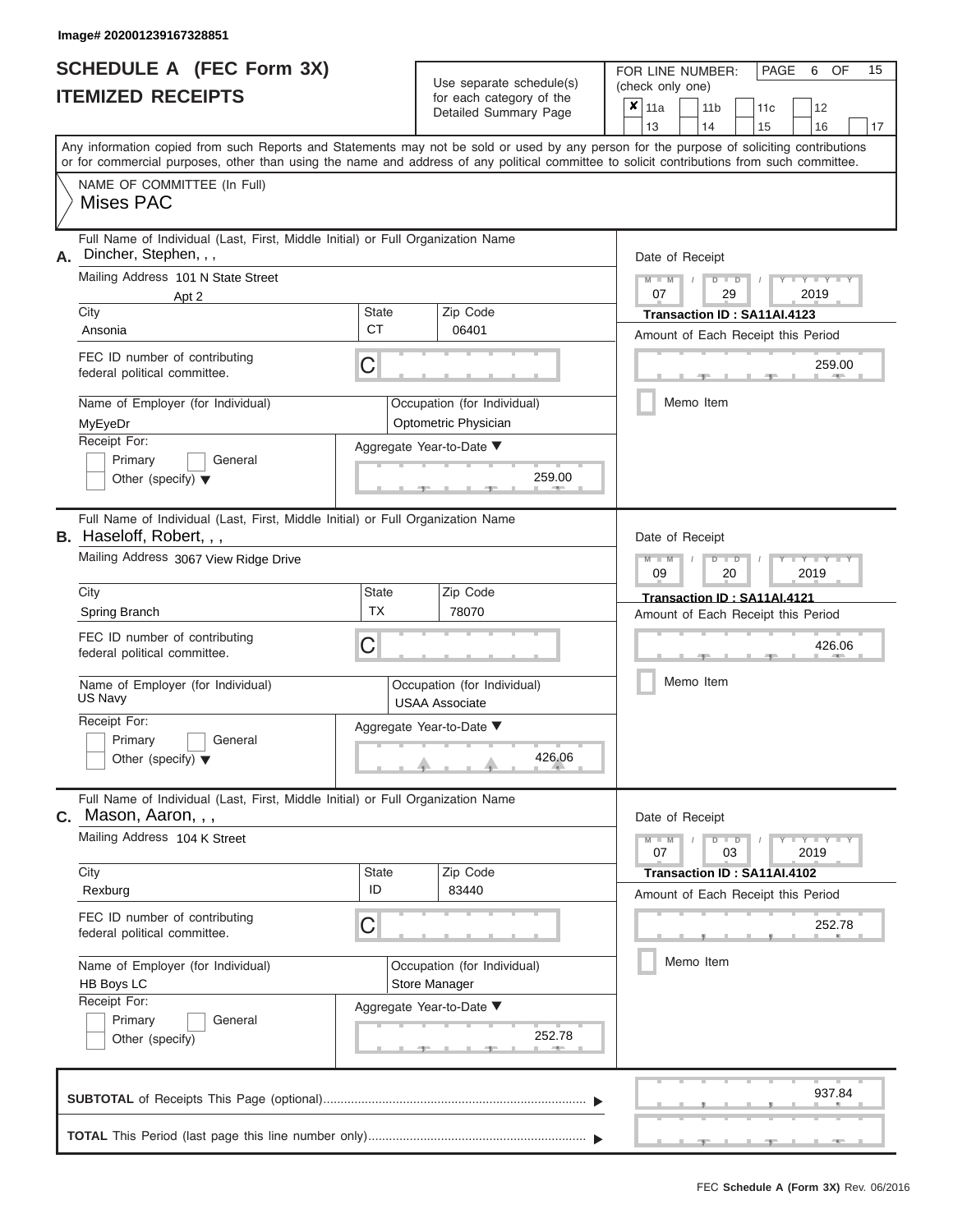### **Image# 202001239167328852**

| <b>SCHEDULE A (FEC Form 3X)</b> |  |  |
|---------------------------------|--|--|
| <b>ITEMIZED RECEIPTS</b>        |  |  |

| SCHEDULE A (FEC Form 3X)<br><b>ITEMIZED RECEIPTS</b>                                                                                                                                                                                                                                                                                                                                  |                         | Use separate schedule(s)<br>for each category of the<br>Detailed Summary Page                            | 15<br>FOR LINE NUMBER:<br>PAGE<br>OF<br>7<br>(check only one)<br>$\overline{\mathbf{x}}$   11a<br>11 <sub>b</sub><br>11c<br>12<br>13<br>14<br>15<br>16<br>17                                       |
|---------------------------------------------------------------------------------------------------------------------------------------------------------------------------------------------------------------------------------------------------------------------------------------------------------------------------------------------------------------------------------------|-------------------------|----------------------------------------------------------------------------------------------------------|----------------------------------------------------------------------------------------------------------------------------------------------------------------------------------------------------|
| Any information copied from such Reports and Statements may not be sold or used by any person for the purpose of soliciting contributions<br>or for commercial purposes, other than using the name and address of any political committee to solicit contributions from such committee.<br>NAME OF COMMITTEE (In Full)<br><b>Mises PAC</b>                                            |                         |                                                                                                          |                                                                                                                                                                                                    |
| Full Name of Individual (Last, First, Middle Initial) or Full Organization Name<br>Mitchell, Patrick, , ,<br>А.<br>Mailing Address 209 Tracy Lane<br>City<br>Victoria<br>FEC ID number of contributing<br>federal political committee.<br>Name of Employer (for Individual)<br>Victoria Dodge<br>Receipt For:<br>Primary<br>General<br>Other (specify) $\blacktriangledown$           | State<br><b>TX</b><br>C | Zip Code<br>77904<br>Occupation (for Individual)<br>Detailer<br>Aggregate Year-to-Date ▼<br>332.02       | Date of Receipt<br>$M - M$<br>$D$ $D$<br>Y TY T<br>$\sqrt{2}$<br>07<br>01<br>2019<br>Transaction ID: SA11AI.4115<br>Amount of Each Receipt this Period<br>332.02<br><b>CONTRACTOR</b><br>Memo Item |
| Full Name of Individual (Last, First, Middle Initial) or Full Organization Name<br>B. Sabrin, Murray, , ,<br>Mailing Address 1500 Palisade Avenue<br>Apt 2F<br>City<br>Fort Lee<br>FEC ID number of contributing<br>federal political committee.<br>Name of Employer (for Individual)<br>Ramapo College<br>Receipt For:<br>Primary<br>General<br>Other (specify) $\blacktriangledown$ | State<br><b>NJ</b><br>С | Zip Code<br>07024<br>Occupation (for Individual)<br>Professor<br>Aggregate Year-to-Date ▼<br>379.68      | Date of Receipt<br>$M - M$<br>$D$ $\Box$ $D$<br>Y TYT<br>07<br>2019<br>23<br>Transaction ID: SA11AI.4113<br>Amount of Each Receipt this Period<br>379.68<br>Memo Item                              |
| Full Name of Individual (Last, First, Middle Initial) or Full Organization Name<br>$c.$ Santos, Jeffrey, , ,<br>Mailing Address 141 Breezy Knoll Drive<br>City<br>Mystic<br>FEC ID number of contributing<br>federal political committee.<br>Name of Employer (for Individual)<br>Encore Boston Harbor<br>Receipt For:<br>General<br>Primary<br>Other (specify)                       | State<br><b>CT</b><br>С | Zip Code<br>06355<br>Occupation (for Individual)<br>Casino Manager<br>Aggregate Year-to-Date ▼<br>250.00 | Date of Receipt<br>$M - M$<br>$D$ $D$<br>$T - Y = Y - T Y$<br>20<br>2019<br>08<br>Transaction ID: SA11AI.4111<br>Amount of Each Receipt this Period<br>250.00<br>Memo Item                         |
|                                                                                                                                                                                                                                                                                                                                                                                       |                         |                                                                                                          | 961.70                                                                                                                                                                                             |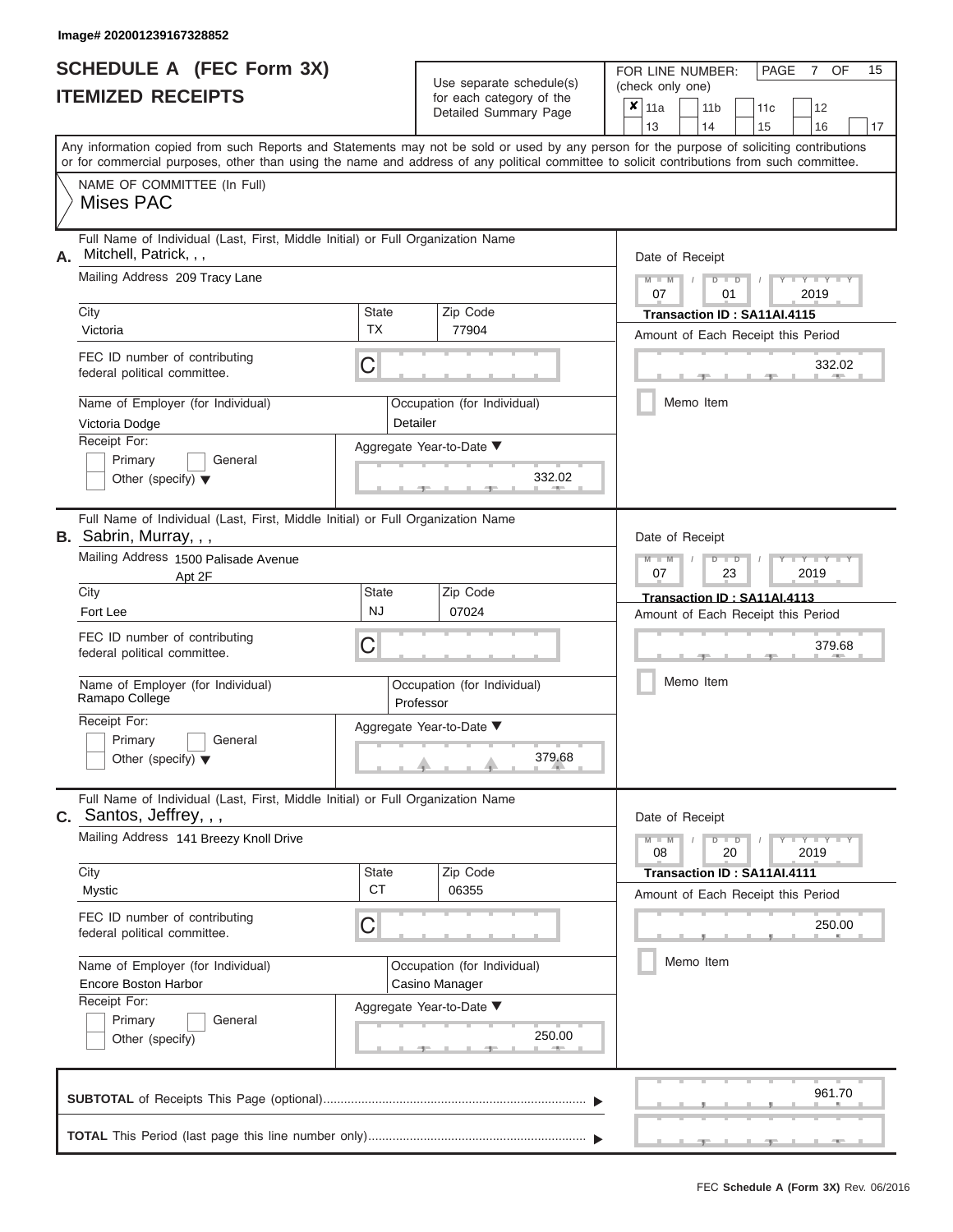#### **Image# 202001239167328853**

|                          | <b>SCHEDULE A (FEC Form 3X)</b> |
|--------------------------|---------------------------------|
| <b>ITEMIZED RECEIPTS</b> |                                 |

Use separate schedule(s)<br>for each category of the

FOR LINE NUMBER:<br>(check only one)

PAGE 8 OF 15

|                                                                                                                                                                                        |                                       | oudil buildigely of the<br>Detailed Summary Page | X.                                           | 11a             |  | 11 <sub>b</sub>                  | 11 <sub>c</sub>                                   | 12                                             |    |  |  |  |
|----------------------------------------------------------------------------------------------------------------------------------------------------------------------------------------|---------------------------------------|--------------------------------------------------|----------------------------------------------|-----------------|--|----------------------------------|---------------------------------------------------|------------------------------------------------|----|--|--|--|
| Any information copied from such Reports and Statements may not be sold or used by any person for the purpose of soliciting contributions                                              |                                       |                                                  |                                              | 13              |  | 14                               | 15                                                | 16                                             | 17 |  |  |  |
| or for commercial purposes, other than using the name and address of any political committee to solicit contributions from such committee.<br>NAME OF COMMITTEE (In Full)<br>Mises PAC |                                       |                                                  |                                              |                 |  |                                  |                                                   |                                                |    |  |  |  |
| Full Name of Individual (Last, First, Middle Initial) or Full Organization Name<br>Sawyer, Erik, , ,<br>А.<br>Mailing Address 71 Pupkis Road                                           |                                       |                                                  |                                              |                 |  | Date of Receipt<br>$D$ $D$<br>01 |                                                   | $Y - Y - I$                                    |    |  |  |  |
| City                                                                                                                                                                                   | <b>State</b>                          |                                                  |                                              |                 |  |                                  |                                                   | 2019                                           |    |  |  |  |
| Tewksbury                                                                                                                                                                              | <b>MA</b>                             | Zip Code<br>01876                                |                                              |                 |  | Transaction ID: SA11AI.4106      |                                                   | Amount of Each Receipt this Period             |    |  |  |  |
| FEC ID number of contributing<br>federal political committee.                                                                                                                          | С                                     |                                                  |                                              |                 |  |                                  |                                                   | 220.02                                         |    |  |  |  |
| Name of Employer (for Individual)<br>McCartney                                                                                                                                         |                                       | Occupation (for Individual)<br>Carpenter         |                                              |                 |  | Memo Item                        |                                                   |                                                |    |  |  |  |
| Receipt For:<br>Primary<br>General<br>Other (specify) $\blacktriangledown$                                                                                                             |                                       | Aggregate Year-to-Date ▼<br>220.02               |                                              |                 |  |                                  |                                                   |                                                |    |  |  |  |
| Full Name of Individual (Last, First, Middle Initial) or Full Organization Name<br>B. Taylor, Daniel, , ,                                                                              |                                       |                                                  |                                              | Date of Receipt |  |                                  |                                                   |                                                |    |  |  |  |
|                                                                                                                                                                                        | Mailing Address 7542 East 24th Street |                                                  |                                              |                 |  |                                  | $M - M$<br>$Y - Y$<br>$D$ $D$<br>2019<br>29<br>10 |                                                |    |  |  |  |
| City<br>Tucson                                                                                                                                                                         | <b>State</b><br><b>AZ</b>             | Zip Code<br>85710                                |                                              |                 |  | Transaction ID: SA11AI.4104      |                                                   |                                                |    |  |  |  |
| FEC ID number of contributing<br>federal political committee.                                                                                                                          | С                                     |                                                  | Amount of Each Receipt this Period<br>278.08 |                 |  |                                  |                                                   |                                                |    |  |  |  |
| Name of Employer (for Individual)<br>Self Employed                                                                                                                                     |                                       | Occupation (for Individual)<br>Self Employed     |                                              | Memo Item       |  |                                  |                                                   |                                                |    |  |  |  |
| Receipt For:<br>Primary<br>General<br>Other (specify) $\blacktriangledown$                                                                                                             |                                       | Aggregate Year-to-Date ▼<br>278.08               |                                              |                 |  |                                  |                                                   |                                                |    |  |  |  |
| Full Name of Individual (Last, First, Middle Initial) or Full Organization Name<br><b>Unitemized Contributions</b><br>C.                                                               |                                       |                                                  |                                              | Date of Receipt |  |                                  |                                                   |                                                |    |  |  |  |
| Mailing Address PO Box 2183                                                                                                                                                            |                                       |                                                  |                                              | $M - M$<br>12   |  | $D$ $D$<br>31                    |                                                   | $Y - Y - Y - Y - Y$<br>2019                    |    |  |  |  |
| City<br>Norristown                                                                                                                                                                     | <b>State</b><br>PA                    | Zip Code<br>19401                                |                                              |                 |  | Transaction ID: SA11AI.4100      |                                                   |                                                |    |  |  |  |
| FEC ID number of contributing<br>federal political committee.                                                                                                                          | С                                     |                                                  |                                              |                 |  |                                  |                                                   | Amount of Each Receipt this Period<br>11453.70 |    |  |  |  |
| Name of Employer (for Individual)                                                                                                                                                      |                                       | Occupation (for Individual)                      |                                              |                 |  | Memo Item                        |                                                   |                                                |    |  |  |  |
| Receipt For:<br>Primary<br>General<br>Other (specify)                                                                                                                                  |                                       | Aggregate Year-to-Date ▼<br>11453.70             |                                              |                 |  |                                  |                                                   |                                                |    |  |  |  |
|                                                                                                                                                                                        |                                       |                                                  |                                              |                 |  |                                  |                                                   | 11951.80                                       |    |  |  |  |
|                                                                                                                                                                                        |                                       |                                                  |                                              |                 |  |                                  | - 1                                               | 13851.34                                       |    |  |  |  |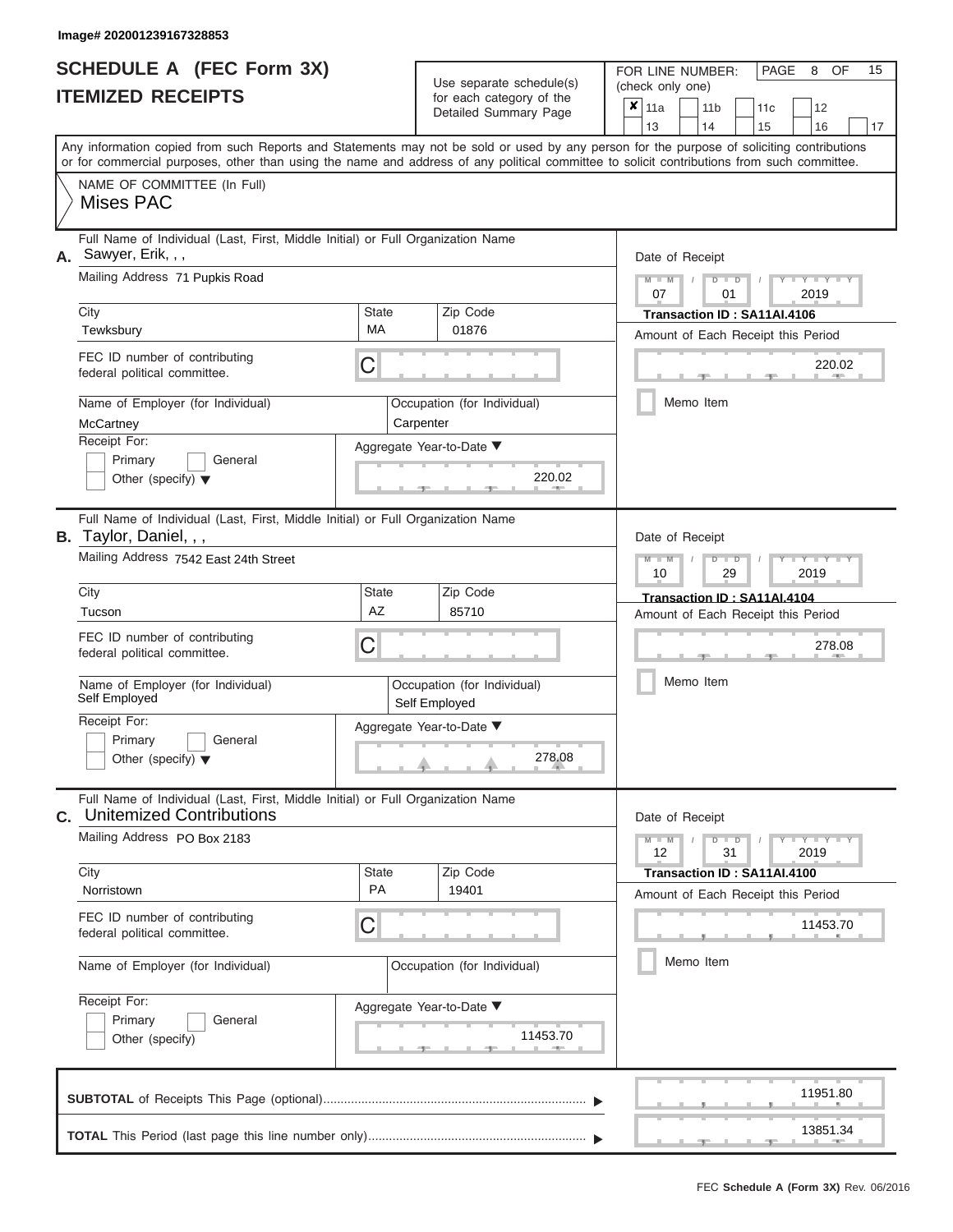| Use separate schedule(s)<br>(check only one)<br>for each category of the<br>$\boldsymbol{x}$<br>21 <sub>b</sub><br>22<br>23<br>27<br>26<br>Detailed Summary Page<br>28a<br>28 <sub>b</sub><br>28c<br>29<br>30 <sub>b</sub><br>Any information copied from such Reports and Statements may not be sold or used by any person for the purpose of soliciting contributions<br>or for commercial purposes, other than using the name and address of any political committee to solicit contributions from such committee.<br>NAME OF COMMITTEE (In Full)<br><b>Mises PAC</b><br>Full Name (Last, First, Middle Initial)<br>Date of Disbursement<br>A. Atlantic Union Bank<br>Y I Y I Y I Y<br>$M - M$<br>$D$ $D$<br>2019<br>Mailing Address 1051 East Cary Street<br>12<br>31<br><b>Suite 1200</b><br><b>State</b><br>Zip Code<br>City<br><b>FEC Identification Number</b><br><b>VA</b><br>Richmond<br>23219<br>Purpose of Disbursement<br>C<br><b>Bank Charges</b><br>001<br>Transaction ID: SB21B.4129<br>Candidate Name<br>Amount of Each Disbursement this Period<br>Category/<br><b>Type</b><br>218.94<br>Office Sought:<br>House<br>Disbursement For:<br><b>AND</b><br>Senate<br>General<br>Primary<br>President<br>Other (specify) $\blacktriangledown$<br>Memo Item<br>State:<br>District:<br>Full Name (Last, First, Middle Initial)<br>Date of Disbursement<br>Y FY FY FY<br>$D$ $D$<br>$M - M$<br>2019<br>Mailing Address 2784 Prestwick Drive<br>12<br>16<br>State<br>Zip Code<br>City<br><b>FEC Identification Number</b><br>CA<br>Roseville<br>95661<br>Purpose of Disbursement<br>C<br>001<br>Transaction ID: SB21B.4137<br>Candidate Name<br>Category/<br>Amount of Each Disbursement this Period<br><b>Type</b><br>1000.00<br>Office Sought:<br>Disbursement For:<br>House<br><b>British Allen</b><br>Senate<br>Primary<br>General<br>President<br>Other (specify)<br>Memo Item<br>State:<br>District:<br>Full Name (Last, First, Middle Initial)<br>Date of Disbursement<br>Bluehost.com<br>$Y - Y - Y - I - Y$<br>$M$ $M$<br>$D$ $D$<br>2019<br>12<br>16<br>Mailing Address 10 Corporate Drive<br>Suite 300<br>Zip Code<br>City<br>State<br><b>FEC Identification Number</b><br>МA<br>01803<br><b>Burlington</b><br>Purpose of Disbursement<br>C<br>003<br>Transaction ID: SB21B.4139<br>Candidate Name<br>Amount of Each Disbursement this Period<br>Category/<br><b>Type</b><br>367.37<br>Office Sought:<br>Disbursement For:<br>House<br>Senate<br>Primary<br>General<br>President<br>Other (specify) $\blacktriangledown$<br>Memo Item<br>State:<br>District: | <b>SCHEDULE B</b> (FEC Form 3X) |  |  |  |  | PAGE<br>9<br>OF.<br>15<br>FOR LINE NUMBER: |  |
|----------------------------------------------------------------------------------------------------------------------------------------------------------------------------------------------------------------------------------------------------------------------------------------------------------------------------------------------------------------------------------------------------------------------------------------------------------------------------------------------------------------------------------------------------------------------------------------------------------------------------------------------------------------------------------------------------------------------------------------------------------------------------------------------------------------------------------------------------------------------------------------------------------------------------------------------------------------------------------------------------------------------------------------------------------------------------------------------------------------------------------------------------------------------------------------------------------------------------------------------------------------------------------------------------------------------------------------------------------------------------------------------------------------------------------------------------------------------------------------------------------------------------------------------------------------------------------------------------------------------------------------------------------------------------------------------------------------------------------------------------------------------------------------------------------------------------------------------------------------------------------------------------------------------------------------------------------------------------------------------------------------------------------------------------------------------------------------------------------------------------------------------------------------------------------------------------------------------------------------------------------------------------------------------------------------------------------------------------------------------------------------------------------------------------------------------------------------------------------------------------------------------------------------------------------------------------------|---------------------------------|--|--|--|--|--------------------------------------------|--|
|                                                                                                                                                                                                                                                                                                                                                                                                                                                                                                                                                                                                                                                                                                                                                                                                                                                                                                                                                                                                                                                                                                                                                                                                                                                                                                                                                                                                                                                                                                                                                                                                                                                                                                                                                                                                                                                                                                                                                                                                                                                                                                                                                                                                                                                                                                                                                                                                                                                                                                                                                                                  | <b>ITEMIZED DISBURSEMENTS</b>   |  |  |  |  |                                            |  |
|                                                                                                                                                                                                                                                                                                                                                                                                                                                                                                                                                                                                                                                                                                                                                                                                                                                                                                                                                                                                                                                                                                                                                                                                                                                                                                                                                                                                                                                                                                                                                                                                                                                                                                                                                                                                                                                                                                                                                                                                                                                                                                                                                                                                                                                                                                                                                                                                                                                                                                                                                                                  |                                 |  |  |  |  |                                            |  |
|                                                                                                                                                                                                                                                                                                                                                                                                                                                                                                                                                                                                                                                                                                                                                                                                                                                                                                                                                                                                                                                                                                                                                                                                                                                                                                                                                                                                                                                                                                                                                                                                                                                                                                                                                                                                                                                                                                                                                                                                                                                                                                                                                                                                                                                                                                                                                                                                                                                                                                                                                                                  |                                 |  |  |  |  |                                            |  |
|                                                                                                                                                                                                                                                                                                                                                                                                                                                                                                                                                                                                                                                                                                                                                                                                                                                                                                                                                                                                                                                                                                                                                                                                                                                                                                                                                                                                                                                                                                                                                                                                                                                                                                                                                                                                                                                                                                                                                                                                                                                                                                                                                                                                                                                                                                                                                                                                                                                                                                                                                                                  |                                 |  |  |  |  |                                            |  |
|                                                                                                                                                                                                                                                                                                                                                                                                                                                                                                                                                                                                                                                                                                                                                                                                                                                                                                                                                                                                                                                                                                                                                                                                                                                                                                                                                                                                                                                                                                                                                                                                                                                                                                                                                                                                                                                                                                                                                                                                                                                                                                                                                                                                                                                                                                                                                                                                                                                                                                                                                                                  |                                 |  |  |  |  |                                            |  |
|                                                                                                                                                                                                                                                                                                                                                                                                                                                                                                                                                                                                                                                                                                                                                                                                                                                                                                                                                                                                                                                                                                                                                                                                                                                                                                                                                                                                                                                                                                                                                                                                                                                                                                                                                                                                                                                                                                                                                                                                                                                                                                                                                                                                                                                                                                                                                                                                                                                                                                                                                                                  |                                 |  |  |  |  |                                            |  |
|                                                                                                                                                                                                                                                                                                                                                                                                                                                                                                                                                                                                                                                                                                                                                                                                                                                                                                                                                                                                                                                                                                                                                                                                                                                                                                                                                                                                                                                                                                                                                                                                                                                                                                                                                                                                                                                                                                                                                                                                                                                                                                                                                                                                                                                                                                                                                                                                                                                                                                                                                                                  |                                 |  |  |  |  |                                            |  |
|                                                                                                                                                                                                                                                                                                                                                                                                                                                                                                                                                                                                                                                                                                                                                                                                                                                                                                                                                                                                                                                                                                                                                                                                                                                                                                                                                                                                                                                                                                                                                                                                                                                                                                                                                                                                                                                                                                                                                                                                                                                                                                                                                                                                                                                                                                                                                                                                                                                                                                                                                                                  |                                 |  |  |  |  |                                            |  |
|                                                                                                                                                                                                                                                                                                                                                                                                                                                                                                                                                                                                                                                                                                                                                                                                                                                                                                                                                                                                                                                                                                                                                                                                                                                                                                                                                                                                                                                                                                                                                                                                                                                                                                                                                                                                                                                                                                                                                                                                                                                                                                                                                                                                                                                                                                                                                                                                                                                                                                                                                                                  |                                 |  |  |  |  |                                            |  |
|                                                                                                                                                                                                                                                                                                                                                                                                                                                                                                                                                                                                                                                                                                                                                                                                                                                                                                                                                                                                                                                                                                                                                                                                                                                                                                                                                                                                                                                                                                                                                                                                                                                                                                                                                                                                                                                                                                                                                                                                                                                                                                                                                                                                                                                                                                                                                                                                                                                                                                                                                                                  |                                 |  |  |  |  |                                            |  |
|                                                                                                                                                                                                                                                                                                                                                                                                                                                                                                                                                                                                                                                                                                                                                                                                                                                                                                                                                                                                                                                                                                                                                                                                                                                                                                                                                                                                                                                                                                                                                                                                                                                                                                                                                                                                                                                                                                                                                                                                                                                                                                                                                                                                                                                                                                                                                                                                                                                                                                                                                                                  |                                 |  |  |  |  |                                            |  |
|                                                                                                                                                                                                                                                                                                                                                                                                                                                                                                                                                                                                                                                                                                                                                                                                                                                                                                                                                                                                                                                                                                                                                                                                                                                                                                                                                                                                                                                                                                                                                                                                                                                                                                                                                                                                                                                                                                                                                                                                                                                                                                                                                                                                                                                                                                                                                                                                                                                                                                                                                                                  |                                 |  |  |  |  |                                            |  |
|                                                                                                                                                                                                                                                                                                                                                                                                                                                                                                                                                                                                                                                                                                                                                                                                                                                                                                                                                                                                                                                                                                                                                                                                                                                                                                                                                                                                                                                                                                                                                                                                                                                                                                                                                                                                                                                                                                                                                                                                                                                                                                                                                                                                                                                                                                                                                                                                                                                                                                                                                                                  |                                 |  |  |  |  |                                            |  |
|                                                                                                                                                                                                                                                                                                                                                                                                                                                                                                                                                                                                                                                                                                                                                                                                                                                                                                                                                                                                                                                                                                                                                                                                                                                                                                                                                                                                                                                                                                                                                                                                                                                                                                                                                                                                                                                                                                                                                                                                                                                                                                                                                                                                                                                                                                                                                                                                                                                                                                                                                                                  |                                 |  |  |  |  |                                            |  |
|                                                                                                                                                                                                                                                                                                                                                                                                                                                                                                                                                                                                                                                                                                                                                                                                                                                                                                                                                                                                                                                                                                                                                                                                                                                                                                                                                                                                                                                                                                                                                                                                                                                                                                                                                                                                                                                                                                                                                                                                                                                                                                                                                                                                                                                                                                                                                                                                                                                                                                                                                                                  |                                 |  |  |  |  |                                            |  |
|                                                                                                                                                                                                                                                                                                                                                                                                                                                                                                                                                                                                                                                                                                                                                                                                                                                                                                                                                                                                                                                                                                                                                                                                                                                                                                                                                                                                                                                                                                                                                                                                                                                                                                                                                                                                                                                                                                                                                                                                                                                                                                                                                                                                                                                                                                                                                                                                                                                                                                                                                                                  |                                 |  |  |  |  |                                            |  |
|                                                                                                                                                                                                                                                                                                                                                                                                                                                                                                                                                                                                                                                                                                                                                                                                                                                                                                                                                                                                                                                                                                                                                                                                                                                                                                                                                                                                                                                                                                                                                                                                                                                                                                                                                                                                                                                                                                                                                                                                                                                                                                                                                                                                                                                                                                                                                                                                                                                                                                                                                                                  |                                 |  |  |  |  |                                            |  |
|                                                                                                                                                                                                                                                                                                                                                                                                                                                                                                                                                                                                                                                                                                                                                                                                                                                                                                                                                                                                                                                                                                                                                                                                                                                                                                                                                                                                                                                                                                                                                                                                                                                                                                                                                                                                                                                                                                                                                                                                                                                                                                                                                                                                                                                                                                                                                                                                                                                                                                                                                                                  | <b>B.</b> Bastion               |  |  |  |  |                                            |  |
|                                                                                                                                                                                                                                                                                                                                                                                                                                                                                                                                                                                                                                                                                                                                                                                                                                                                                                                                                                                                                                                                                                                                                                                                                                                                                                                                                                                                                                                                                                                                                                                                                                                                                                                                                                                                                                                                                                                                                                                                                                                                                                                                                                                                                                                                                                                                                                                                                                                                                                                                                                                  |                                 |  |  |  |  |                                            |  |
|                                                                                                                                                                                                                                                                                                                                                                                                                                                                                                                                                                                                                                                                                                                                                                                                                                                                                                                                                                                                                                                                                                                                                                                                                                                                                                                                                                                                                                                                                                                                                                                                                                                                                                                                                                                                                                                                                                                                                                                                                                                                                                                                                                                                                                                                                                                                                                                                                                                                                                                                                                                  |                                 |  |  |  |  |                                            |  |
|                                                                                                                                                                                                                                                                                                                                                                                                                                                                                                                                                                                                                                                                                                                                                                                                                                                                                                                                                                                                                                                                                                                                                                                                                                                                                                                                                                                                                                                                                                                                                                                                                                                                                                                                                                                                                                                                                                                                                                                                                                                                                                                                                                                                                                                                                                                                                                                                                                                                                                                                                                                  |                                 |  |  |  |  |                                            |  |
|                                                                                                                                                                                                                                                                                                                                                                                                                                                                                                                                                                                                                                                                                                                                                                                                                                                                                                                                                                                                                                                                                                                                                                                                                                                                                                                                                                                                                                                                                                                                                                                                                                                                                                                                                                                                                                                                                                                                                                                                                                                                                                                                                                                                                                                                                                                                                                                                                                                                                                                                                                                  |                                 |  |  |  |  |                                            |  |
|                                                                                                                                                                                                                                                                                                                                                                                                                                                                                                                                                                                                                                                                                                                                                                                                                                                                                                                                                                                                                                                                                                                                                                                                                                                                                                                                                                                                                                                                                                                                                                                                                                                                                                                                                                                                                                                                                                                                                                                                                                                                                                                                                                                                                                                                                                                                                                                                                                                                                                                                                                                  |                                 |  |  |  |  |                                            |  |
|                                                                                                                                                                                                                                                                                                                                                                                                                                                                                                                                                                                                                                                                                                                                                                                                                                                                                                                                                                                                                                                                                                                                                                                                                                                                                                                                                                                                                                                                                                                                                                                                                                                                                                                                                                                                                                                                                                                                                                                                                                                                                                                                                                                                                                                                                                                                                                                                                                                                                                                                                                                  |                                 |  |  |  |  |                                            |  |
|                                                                                                                                                                                                                                                                                                                                                                                                                                                                                                                                                                                                                                                                                                                                                                                                                                                                                                                                                                                                                                                                                                                                                                                                                                                                                                                                                                                                                                                                                                                                                                                                                                                                                                                                                                                                                                                                                                                                                                                                                                                                                                                                                                                                                                                                                                                                                                                                                                                                                                                                                                                  |                                 |  |  |  |  |                                            |  |
|                                                                                                                                                                                                                                                                                                                                                                                                                                                                                                                                                                                                                                                                                                                                                                                                                                                                                                                                                                                                                                                                                                                                                                                                                                                                                                                                                                                                                                                                                                                                                                                                                                                                                                                                                                                                                                                                                                                                                                                                                                                                                                                                                                                                                                                                                                                                                                                                                                                                                                                                                                                  |                                 |  |  |  |  |                                            |  |
|                                                                                                                                                                                                                                                                                                                                                                                                                                                                                                                                                                                                                                                                                                                                                                                                                                                                                                                                                                                                                                                                                                                                                                                                                                                                                                                                                                                                                                                                                                                                                                                                                                                                                                                                                                                                                                                                                                                                                                                                                                                                                                                                                                                                                                                                                                                                                                                                                                                                                                                                                                                  |                                 |  |  |  |  |                                            |  |
|                                                                                                                                                                                                                                                                                                                                                                                                                                                                                                                                                                                                                                                                                                                                                                                                                                                                                                                                                                                                                                                                                                                                                                                                                                                                                                                                                                                                                                                                                                                                                                                                                                                                                                                                                                                                                                                                                                                                                                                                                                                                                                                                                                                                                                                                                                                                                                                                                                                                                                                                                                                  |                                 |  |  |  |  |                                            |  |
|                                                                                                                                                                                                                                                                                                                                                                                                                                                                                                                                                                                                                                                                                                                                                                                                                                                                                                                                                                                                                                                                                                                                                                                                                                                                                                                                                                                                                                                                                                                                                                                                                                                                                                                                                                                                                                                                                                                                                                                                                                                                                                                                                                                                                                                                                                                                                                                                                                                                                                                                                                                  | C.                              |  |  |  |  |                                            |  |
|                                                                                                                                                                                                                                                                                                                                                                                                                                                                                                                                                                                                                                                                                                                                                                                                                                                                                                                                                                                                                                                                                                                                                                                                                                                                                                                                                                                                                                                                                                                                                                                                                                                                                                                                                                                                                                                                                                                                                                                                                                                                                                                                                                                                                                                                                                                                                                                                                                                                                                                                                                                  |                                 |  |  |  |  |                                            |  |
|                                                                                                                                                                                                                                                                                                                                                                                                                                                                                                                                                                                                                                                                                                                                                                                                                                                                                                                                                                                                                                                                                                                                                                                                                                                                                                                                                                                                                                                                                                                                                                                                                                                                                                                                                                                                                                                                                                                                                                                                                                                                                                                                                                                                                                                                                                                                                                                                                                                                                                                                                                                  |                                 |  |  |  |  |                                            |  |
|                                                                                                                                                                                                                                                                                                                                                                                                                                                                                                                                                                                                                                                                                                                                                                                                                                                                                                                                                                                                                                                                                                                                                                                                                                                                                                                                                                                                                                                                                                                                                                                                                                                                                                                                                                                                                                                                                                                                                                                                                                                                                                                                                                                                                                                                                                                                                                                                                                                                                                                                                                                  |                                 |  |  |  |  |                                            |  |
|                                                                                                                                                                                                                                                                                                                                                                                                                                                                                                                                                                                                                                                                                                                                                                                                                                                                                                                                                                                                                                                                                                                                                                                                                                                                                                                                                                                                                                                                                                                                                                                                                                                                                                                                                                                                                                                                                                                                                                                                                                                                                                                                                                                                                                                                                                                                                                                                                                                                                                                                                                                  |                                 |  |  |  |  |                                            |  |
|                                                                                                                                                                                                                                                                                                                                                                                                                                                                                                                                                                                                                                                                                                                                                                                                                                                                                                                                                                                                                                                                                                                                                                                                                                                                                                                                                                                                                                                                                                                                                                                                                                                                                                                                                                                                                                                                                                                                                                                                                                                                                                                                                                                                                                                                                                                                                                                                                                                                                                                                                                                  |                                 |  |  |  |  |                                            |  |
|                                                                                                                                                                                                                                                                                                                                                                                                                                                                                                                                                                                                                                                                                                                                                                                                                                                                                                                                                                                                                                                                                                                                                                                                                                                                                                                                                                                                                                                                                                                                                                                                                                                                                                                                                                                                                                                                                                                                                                                                                                                                                                                                                                                                                                                                                                                                                                                                                                                                                                                                                                                  |                                 |  |  |  |  |                                            |  |
|                                                                                                                                                                                                                                                                                                                                                                                                                                                                                                                                                                                                                                                                                                                                                                                                                                                                                                                                                                                                                                                                                                                                                                                                                                                                                                                                                                                                                                                                                                                                                                                                                                                                                                                                                                                                                                                                                                                                                                                                                                                                                                                                                                                                                                                                                                                                                                                                                                                                                                                                                                                  |                                 |  |  |  |  |                                            |  |
|                                                                                                                                                                                                                                                                                                                                                                                                                                                                                                                                                                                                                                                                                                                                                                                                                                                                                                                                                                                                                                                                                                                                                                                                                                                                                                                                                                                                                                                                                                                                                                                                                                                                                                                                                                                                                                                                                                                                                                                                                                                                                                                                                                                                                                                                                                                                                                                                                                                                                                                                                                                  |                                 |  |  |  |  |                                            |  |
|                                                                                                                                                                                                                                                                                                                                                                                                                                                                                                                                                                                                                                                                                                                                                                                                                                                                                                                                                                                                                                                                                                                                                                                                                                                                                                                                                                                                                                                                                                                                                                                                                                                                                                                                                                                                                                                                                                                                                                                                                                                                                                                                                                                                                                                                                                                                                                                                                                                                                                                                                                                  |                                 |  |  |  |  |                                            |  |
|                                                                                                                                                                                                                                                                                                                                                                                                                                                                                                                                                                                                                                                                                                                                                                                                                                                                                                                                                                                                                                                                                                                                                                                                                                                                                                                                                                                                                                                                                                                                                                                                                                                                                                                                                                                                                                                                                                                                                                                                                                                                                                                                                                                                                                                                                                                                                                                                                                                                                                                                                                                  |                                 |  |  |  |  |                                            |  |
|                                                                                                                                                                                                                                                                                                                                                                                                                                                                                                                                                                                                                                                                                                                                                                                                                                                                                                                                                                                                                                                                                                                                                                                                                                                                                                                                                                                                                                                                                                                                                                                                                                                                                                                                                                                                                                                                                                                                                                                                                                                                                                                                                                                                                                                                                                                                                                                                                                                                                                                                                                                  |                                 |  |  |  |  | 1586.31                                    |  |
|                                                                                                                                                                                                                                                                                                                                                                                                                                                                                                                                                                                                                                                                                                                                                                                                                                                                                                                                                                                                                                                                                                                                                                                                                                                                                                                                                                                                                                                                                                                                                                                                                                                                                                                                                                                                                                                                                                                                                                                                                                                                                                                                                                                                                                                                                                                                                                                                                                                                                                                                                                                  |                                 |  |  |  |  |                                            |  |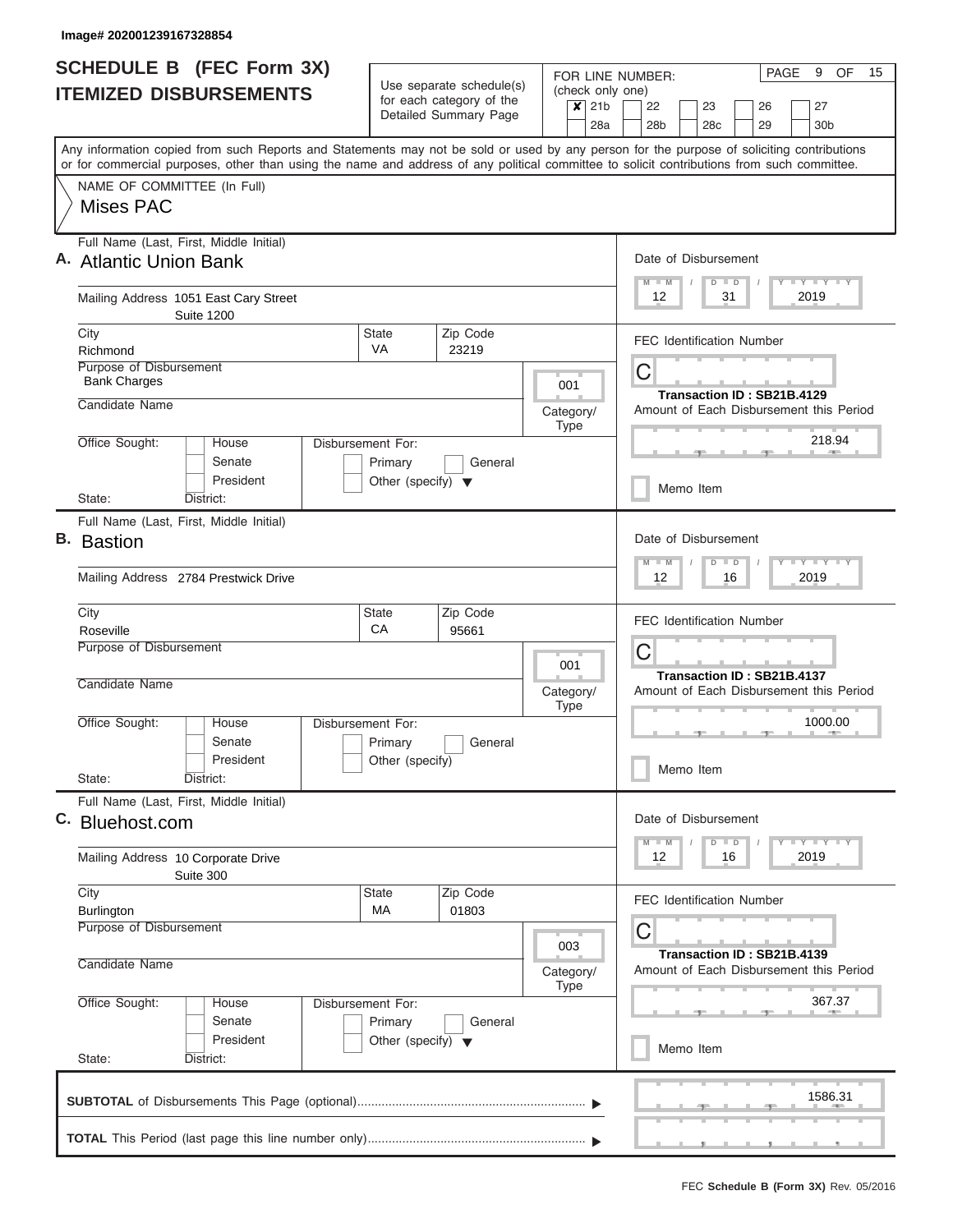| <b>SCHEDULE B (FEC Form 3X)</b><br><b>ITEMIZED DISBURSEMENTS</b> |                                                                                                                                                                                                                                                                                         | Use separate schedule(s)<br>for each category of the |                       |           | FOR LINE NUMBER:<br>(check only one)<br>21 <sub>b</sub><br>$\times$ |                          |          | 22<br>23<br>26                   |           |                                                                                 |                                  | PAGE | 10 OF<br>27                |  | 15                                                                            |  |  |
|------------------------------------------------------------------|-----------------------------------------------------------------------------------------------------------------------------------------------------------------------------------------------------------------------------------------------------------------------------------------|------------------------------------------------------|-----------------------|-----------|---------------------------------------------------------------------|--------------------------|----------|----------------------------------|-----------|---------------------------------------------------------------------------------|----------------------------------|------|----------------------------|--|-------------------------------------------------------------------------------|--|--|
|                                                                  |                                                                                                                                                                                                                                                                                         |                                                      | Detailed Summary Page |           |                                                                     | 28a                      |          | 28 <sub>b</sub>                  |           |                                                                                 | 28 <sub>c</sub>                  |      | 29                         |  | 30 <sub>b</sub>                                                               |  |  |
|                                                                  | Any information copied from such Reports and Statements may not be sold or used by any person for the purpose of soliciting contributions<br>or for commercial purposes, other than using the name and address of any political committee to solicit contributions from such committee. |                                                      |                       |           |                                                                     |                          |          |                                  |           |                                                                                 |                                  |      |                            |  |                                                                               |  |  |
|                                                                  | NAME OF COMMITTEE (In Full)<br>Mises PAC                                                                                                                                                                                                                                                |                                                      |                       |           |                                                                     |                          |          |                                  |           |                                                                                 |                                  |      |                            |  |                                                                               |  |  |
|                                                                  | Full Name (Last, First, Middle Initial)<br>A. EZTexting.com                                                                                                                                                                                                                             |                                                      |                       |           |                                                                     |                          |          | Date of Disbursement             |           |                                                                                 |                                  |      |                            |  | <b>LY LY LY</b>                                                               |  |  |
|                                                                  | Mailing Address 1410 2nd Street<br>Suite 200                                                                                                                                                                                                                                            |                                                      |                       |           |                                                                     |                          |          | $M$ $M$<br>12                    |           |                                                                                 | $D$ $D$<br>30                    |      |                            |  | 2019                                                                          |  |  |
|                                                                  | City<br>Santa Monica                                                                                                                                                                                                                                                                    | State<br>CA                                          | Zip Code<br>90401     |           |                                                                     |                          |          | <b>FEC Identification Number</b> |           |                                                                                 |                                  |      |                            |  |                                                                               |  |  |
|                                                                  | <b>Purpose of Disbursement</b><br><b>Texting App</b><br>Candidate Name                                                                                                                                                                                                                  |                                                      |                       |           | 003                                                                 |                          |          | C                                |           |                                                                                 |                                  |      | Transaction ID: SB21B.4131 |  |                                                                               |  |  |
|                                                                  | Office Sought:<br>Disbursement For:<br>House                                                                                                                                                                                                                                            |                                                      |                       | Category/ | <b>Type</b>                                                         |                          |          |                                  |           |                                                                                 |                                  |      |                            |  | Amount of Each Disbursement this Period<br>470.40                             |  |  |
|                                                                  | Senate<br>President                                                                                                                                                                                                                                                                     | Primary<br>Other (specify) $\blacktriangledown$      | General               |           |                                                                     |                          |          |                                  | Memo Item |                                                                                 |                                  |      |                            |  |                                                                               |  |  |
|                                                                  | State:<br>District:<br>Full Name (Last, First, Middle Initial)                                                                                                                                                                                                                          |                                                      |                       |           |                                                                     |                          |          |                                  |           |                                                                                 |                                  |      |                            |  |                                                                               |  |  |
|                                                                  | B. Harris, Aaron, , ,                                                                                                                                                                                                                                                                   |                                                      |                       |           |                                                                     |                          |          | Date of Disbursement<br>$M - M$  |           |                                                                                 | $\overline{D}$<br>$\blacksquare$ |      |                            |  | $T - Y$ $T - Y$ $T - Y$                                                       |  |  |
|                                                                  | Mailing Address 1100 Gainsborough Road                                                                                                                                                                                                                                                  |                                                      |                       |           |                                                                     |                          | 12<br>10 |                                  |           | 2019                                                                            |                                  |      |                            |  |                                                                               |  |  |
|                                                                  | City<br>Dayton                                                                                                                                                                                                                                                                          | <b>State</b><br>OH.                                  | Zip Code<br>45419     |           |                                                                     |                          |          | <b>FEC Identification Number</b> |           |                                                                                 |                                  |      |                            |  |                                                                               |  |  |
|                                                                  | Purpose of Disbursement<br>Candidate Name                                                                                                                                                                                                                                               |                                                      |                       |           | 003                                                                 |                          |          | C                                |           |                                                                                 |                                  |      | Transaction ID: SB21B.4133 |  |                                                                               |  |  |
|                                                                  | Office Sought:<br>Disbursement For:<br>House                                                                                                                                                                                                                                            |                                                      |                       | Category/ | Type                                                                |                          |          |                                  |           |                                                                                 |                                  |      |                            |  | Amount of Each Disbursement this Period<br>406.10                             |  |  |
|                                                                  | Senate<br>President                                                                                                                                                                                                                                                                     | Primary<br>Other (specify)                           | General               |           |                                                                     |                          |          |                                  | Memo Item |                                                                                 |                                  |      |                            |  |                                                                               |  |  |
|                                                                  | State:<br>District:                                                                                                                                                                                                                                                                     |                                                      |                       |           |                                                                     |                          |          |                                  |           |                                                                                 |                                  |      |                            |  |                                                                               |  |  |
|                                                                  | Full Name (Last, First, Middle Initial)<br>C. Libertarian Party                                                                                                                                                                                                                         |                                                      |                       |           |                                                                     |                          |          | Date of Disbursement<br>$M - M$  |           |                                                                                 | $D$ $D$                          |      |                            |  | $\mathbf{I}$ $\mathbf{Y}$ $\mathbf{I}$ $\mathbf{Y}$ $\mathbf{I}$ $\mathbf{Y}$ |  |  |
|                                                                  | Mailing Address 1444 Duke Street                                                                                                                                                                                                                                                        |                                                      |                       |           |                                                                     |                          |          | 11                               |           |                                                                                 | 01                               |      |                            |  | 2019                                                                          |  |  |
|                                                                  | City<br>Alexandria                                                                                                                                                                                                                                                                      | State<br>VA                                          | Zip Code<br>22314     |           |                                                                     |                          |          | FEC Identification Number        |           |                                                                                 |                                  |      |                            |  |                                                                               |  |  |
|                                                                  | Purpose of Disbursement                                                                                                                                                                                                                                                                 |                                                      |                       |           |                                                                     | 004                      |          |                                  |           |                                                                                 |                                  |      |                            |  |                                                                               |  |  |
|                                                                  | Candidate Name<br>Office Sought:<br>Disbursement For:                                                                                                                                                                                                                                   |                                                      |                       |           |                                                                     | Category/<br><b>Type</b> |          |                                  |           | Transaction ID: SB21B.4135<br>Amount of Each Disbursement this Period<br>750.00 |                                  |      |                            |  |                                                                               |  |  |
|                                                                  | House<br>Senate<br>President                                                                                                                                                                                                                                                            | Primary<br>Other (specify) $\blacktriangledown$      | General               |           |                                                                     |                          |          |                                  | Memo Item |                                                                                 |                                  |      |                            |  |                                                                               |  |  |
|                                                                  | State:<br>District:                                                                                                                                                                                                                                                                     |                                                      |                       |           |                                                                     |                          |          |                                  |           |                                                                                 |                                  |      |                            |  |                                                                               |  |  |
|                                                                  |                                                                                                                                                                                                                                                                                         |                                                      |                       |           |                                                                     |                          |          |                                  |           |                                                                                 |                                  |      |                            |  | 1626.50                                                                       |  |  |
|                                                                  |                                                                                                                                                                                                                                                                                         |                                                      |                       |           |                                                                     |                          |          |                                  |           |                                                                                 |                                  |      |                            |  |                                                                               |  |  |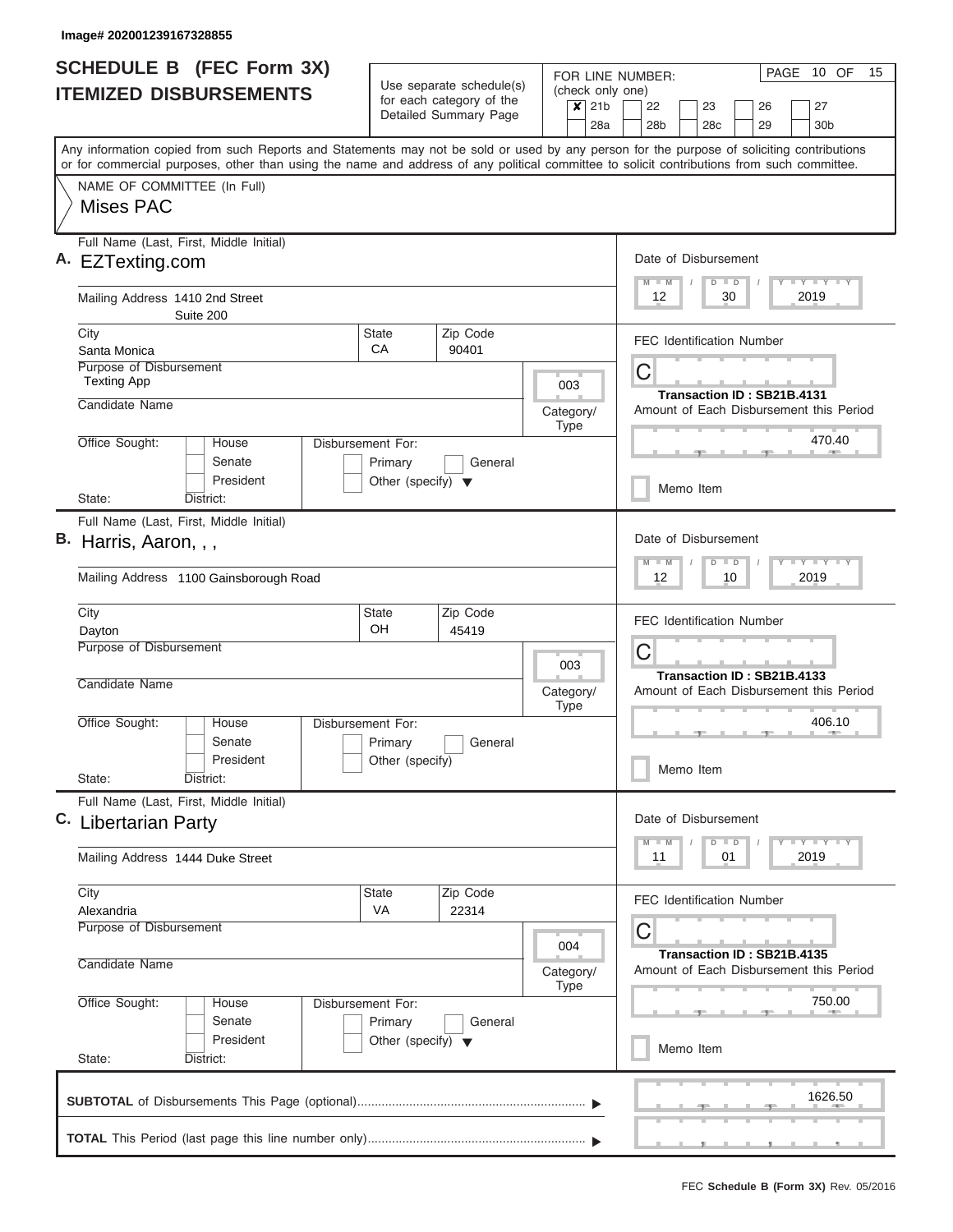| <b>SCHEDULE B (FEC Form 3X)</b>                                                                                                                                                                                                                                                         |                                                      |                                                                                                                         |                                         |                | PAGE 11 OF<br>15<br>FOR LINE NUMBER:                                                |  |  |  |  |
|-----------------------------------------------------------------------------------------------------------------------------------------------------------------------------------------------------------------------------------------------------------------------------------------|------------------------------------------------------|-------------------------------------------------------------------------------------------------------------------------|-----------------------------------------|----------------|-------------------------------------------------------------------------------------|--|--|--|--|
| <b>ITEMIZED DISBURSEMENTS</b>                                                                                                                                                                                                                                                           | Use separate schedule(s)<br>for each category of the |                                                                                                                         | (check only one)                        |                |                                                                                     |  |  |  |  |
|                                                                                                                                                                                                                                                                                         |                                                      | Detailed Summary Page                                                                                                   |                                         | $x$ 21b<br>28a | 22<br>23<br>27<br>26<br>28 <sub>b</sub><br>28 <sub>c</sub><br>29<br>30 <sub>b</sub> |  |  |  |  |
|                                                                                                                                                                                                                                                                                         |                                                      |                                                                                                                         |                                         |                |                                                                                     |  |  |  |  |
| Any information copied from such Reports and Statements may not be sold or used by any person for the purpose of soliciting contributions<br>or for commercial purposes, other than using the name and address of any political committee to solicit contributions from such committee. |                                                      |                                                                                                                         |                                         |                |                                                                                     |  |  |  |  |
| NAME OF COMMITTEE (In Full)                                                                                                                                                                                                                                                             |                                                      |                                                                                                                         |                                         |                |                                                                                     |  |  |  |  |
| <b>Mises PAC</b>                                                                                                                                                                                                                                                                        |                                                      |                                                                                                                         |                                         |                |                                                                                     |  |  |  |  |
| Full Name (Last, First, Middle Initial)<br>A. Stripe                                                                                                                                                                                                                                    | Date of Disbursement                                 |                                                                                                                         |                                         |                |                                                                                     |  |  |  |  |
|                                                                                                                                                                                                                                                                                         |                                                      |                                                                                                                         |                                         |                | Y LY LY LY<br>$D$ $D$<br>$M$ $M$                                                    |  |  |  |  |
| Mailing Address 510 Townsend Street                                                                                                                                                                                                                                                     |                                                      |                                                                                                                         |                                         |                | 2019<br>12<br>31                                                                    |  |  |  |  |
| City                                                                                                                                                                                                                                                                                    | State<br>CA                                          | Zip Code                                                                                                                |                                         |                | <b>FEC Identification Number</b>                                                    |  |  |  |  |
| San Francisco<br>Purpose of Disbursement                                                                                                                                                                                                                                                |                                                      | 94103                                                                                                                   |                                         |                |                                                                                     |  |  |  |  |
| Fees                                                                                                                                                                                                                                                                                    |                                                      |                                                                                                                         | 001                                     |                | C                                                                                   |  |  |  |  |
| Candidate Name                                                                                                                                                                                                                                                                          |                                                      |                                                                                                                         | Category/                               |                | Transaction ID: SB21B.4127<br>Amount of Each Disbursement this Period               |  |  |  |  |
|                                                                                                                                                                                                                                                                                         |                                                      |                                                                                                                         | Type                                    |                |                                                                                     |  |  |  |  |
| Office Sought:<br>House                                                                                                                                                                                                                                                                 | Disbursement For:                                    |                                                                                                                         |                                         |                | 692.05<br><b>STATE</b>                                                              |  |  |  |  |
| Senate<br>President                                                                                                                                                                                                                                                                     | Primary                                              | General                                                                                                                 |                                         |                |                                                                                     |  |  |  |  |
| State:<br>District:                                                                                                                                                                                                                                                                     | Other (specify) $\blacktriangledown$                 |                                                                                                                         |                                         |                | Memo Item                                                                           |  |  |  |  |
| Full Name (Last, First, Middle Initial)                                                                                                                                                                                                                                                 |                                                      |                                                                                                                         |                                         |                |                                                                                     |  |  |  |  |
| <b>B.</b> Unitemized Disbursements                                                                                                                                                                                                                                                      |                                                      | Date of Disbursement                                                                                                    |                                         |                |                                                                                     |  |  |  |  |
| Mailing Address PO Box 2183                                                                                                                                                                                                                                                             |                                                      | $\mathbf{I} = \mathbf{Y} - \mathbf{I} - \mathbf{Y} - \mathbf{I} - \mathbf{Y}$<br>$D$ $D$<br>$M - M$<br>12<br>31<br>2019 |                                         |                |                                                                                     |  |  |  |  |
|                                                                                                                                                                                                                                                                                         |                                                      |                                                                                                                         |                                         |                |                                                                                     |  |  |  |  |
| City<br>Norristown                                                                                                                                                                                                                                                                      | State<br><b>PA</b>                                   | Zip Code<br>19401                                                                                                       |                                         |                | <b>FEC Identification Number</b>                                                    |  |  |  |  |
| Purpose of Disbursement                                                                                                                                                                                                                                                                 |                                                      |                                                                                                                         |                                         |                | C                                                                                   |  |  |  |  |
|                                                                                                                                                                                                                                                                                         |                                                      |                                                                                                                         | 001                                     |                | Transaction ID: SB21B.4141                                                          |  |  |  |  |
| Candidate Name                                                                                                                                                                                                                                                                          |                                                      |                                                                                                                         | Category/<br>Type                       |                | Amount of Each Disbursement this Period                                             |  |  |  |  |
| Office Sought:<br>House                                                                                                                                                                                                                                                                 | Disbursement For:                                    |                                                                                                                         |                                         |                | 425.79                                                                              |  |  |  |  |
| Senate                                                                                                                                                                                                                                                                                  | Primary                                              | General                                                                                                                 |                                         |                | <b>AND</b>                                                                          |  |  |  |  |
| President                                                                                                                                                                                                                                                                               | Other (specify)                                      |                                                                                                                         |                                         |                | Memo Item                                                                           |  |  |  |  |
| State:<br>District:                                                                                                                                                                                                                                                                     |                                                      |                                                                                                                         |                                         |                |                                                                                     |  |  |  |  |
| Full Name (Last, First, Middle Initial)<br>C.                                                                                                                                                                                                                                           |                                                      |                                                                                                                         |                                         |                | Date of Disbursement                                                                |  |  |  |  |
|                                                                                                                                                                                                                                                                                         |                                                      |                                                                                                                         |                                         |                | $D$ $D$<br>$Y$ $Y$ $Y$ $Y$ $Y$<br>$M - M$                                           |  |  |  |  |
| <b>Mailing Address</b>                                                                                                                                                                                                                                                                  |                                                      |                                                                                                                         |                                         |                |                                                                                     |  |  |  |  |
| City                                                                                                                                                                                                                                                                                    | State                                                | Zip Code                                                                                                                |                                         |                | <b>FEC Identification Number</b>                                                    |  |  |  |  |
| Purpose of Disbursement                                                                                                                                                                                                                                                                 |                                                      |                                                                                                                         | С                                       |                |                                                                                     |  |  |  |  |
| Candidate Name                                                                                                                                                                                                                                                                          |                                                      |                                                                                                                         | Amount of Each Disbursement this Period |                |                                                                                     |  |  |  |  |
|                                                                                                                                                                                                                                                                                         | Category/<br><b>Type</b>                             |                                                                                                                         |                                         |                |                                                                                     |  |  |  |  |
| Office Sought:<br>House                                                                                                                                                                                                                                                                 | Disbursement For:                                    |                                                                                                                         |                                         |                |                                                                                     |  |  |  |  |
| Senate                                                                                                                                                                                                                                                                                  | Primary                                              | General                                                                                                                 |                                         |                |                                                                                     |  |  |  |  |
| President<br>State:<br>District:                                                                                                                                                                                                                                                        | Other (specify) $\blacktriangledown$                 |                                                                                                                         |                                         |                | Memo Item                                                                           |  |  |  |  |
|                                                                                                                                                                                                                                                                                         |                                                      |                                                                                                                         |                                         |                |                                                                                     |  |  |  |  |
|                                                                                                                                                                                                                                                                                         |                                                      |                                                                                                                         |                                         |                | 1117.84                                                                             |  |  |  |  |
|                                                                                                                                                                                                                                                                                         |                                                      |                                                                                                                         |                                         |                | 4330.65                                                                             |  |  |  |  |
|                                                                                                                                                                                                                                                                                         |                                                      |                                                                                                                         |                                         |                |                                                                                     |  |  |  |  |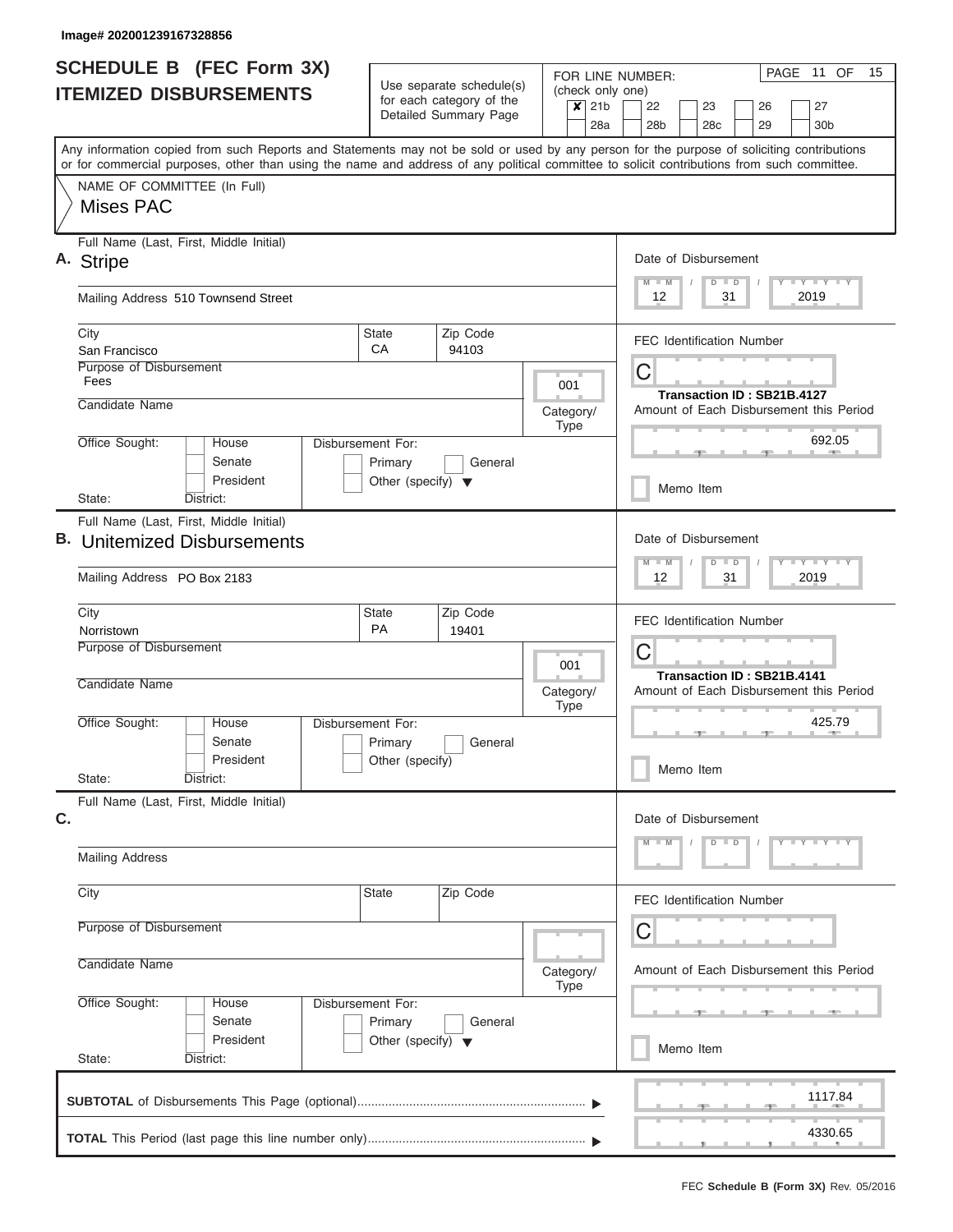I

| <b>SCHEDULE B (FEC Form 3X)</b><br><b>ITEMIZED DISBURSEMENTS</b> |                                                                                                                                                                                                                                                                                         | Use separate schedule(s)                                             |                                                                                                                                  | (check only one)                                                          | PAGE 12 OF<br>15<br>FOR LINE NUMBER:                                                                 |  |  |  |  |
|------------------------------------------------------------------|-----------------------------------------------------------------------------------------------------------------------------------------------------------------------------------------------------------------------------------------------------------------------------------------|----------------------------------------------------------------------|----------------------------------------------------------------------------------------------------------------------------------|---------------------------------------------------------------------------|------------------------------------------------------------------------------------------------------|--|--|--|--|
|                                                                  |                                                                                                                                                                                                                                                                                         |                                                                      | for each category of the<br>Detailed Summary Page                                                                                | 21 <sub>b</sub><br>28a                                                    | 23<br>26<br>27<br>22<br>28b<br>28 <sub>c</sub><br>29<br>30 <sub>b</sub><br>$\boldsymbol{x}$          |  |  |  |  |
|                                                                  | Any information copied from such Reports and Statements may not be sold or used by any person for the purpose of soliciting contributions<br>or for commercial purposes, other than using the name and address of any political committee to solicit contributions from such committee. |                                                                      |                                                                                                                                  |                                                                           |                                                                                                      |  |  |  |  |
|                                                                  | NAME OF COMMITTEE (In Full)<br>Mises PAC                                                                                                                                                                                                                                                |                                                                      |                                                                                                                                  |                                                                           |                                                                                                      |  |  |  |  |
|                                                                  | Full Name (Last, First, Middle Initial)<br>A. Adam Thompson for Murray City Council                                                                                                                                                                                                     | Date of Disbursement<br>Y L Y L Y L Y<br>$M - M$<br>$D$ $D$          |                                                                                                                                  |                                                                           |                                                                                                      |  |  |  |  |
|                                                                  | Mailing Address 831 E Three Fountains Drive<br><b>Unit 274</b>                                                                                                                                                                                                                          | 09<br>09<br>2019                                                     |                                                                                                                                  |                                                                           |                                                                                                      |  |  |  |  |
|                                                                  | City<br>Murray<br><b>Purpose of Disbursement</b>                                                                                                                                                                                                                                        | <b>State</b><br>UT                                                   | Zip Code<br>84107                                                                                                                |                                                                           | <b>FEC Identification Number</b>                                                                     |  |  |  |  |
|                                                                  | Candidate Name                                                                                                                                                                                                                                                                          |                                                                      | Category/                                                                                                                        | C<br>Transaction ID: SB29.4143<br>Amount of Each Disbursement this Period |                                                                                                      |  |  |  |  |
|                                                                  | Office Sought:<br>House<br>Senate<br>President                                                                                                                                                                                                                                          | Disbursement For:<br>Primary<br>Other (specify) $\blacktriangledown$ | General                                                                                                                          | Type                                                                      | 524.80<br>Memo Item                                                                                  |  |  |  |  |
|                                                                  | District:<br>State:<br>Full Name (Last, First, Middle Initial)<br>Bowen for Cherry Hill Town Council                                                                                                                                                                                    |                                                                      |                                                                                                                                  |                                                                           | Date of Disbursement                                                                                 |  |  |  |  |
|                                                                  | Mailing Address P.O. Box 3333                                                                                                                                                                                                                                                           |                                                                      | $\mathbf{I} = \mathbf{Y} - \mathbf{I} - \mathbf{Y} - \mathbf{I} - \mathbf{Y}$<br>$-M$<br>$\blacksquare$<br>D<br>08<br>27<br>2019 |                                                                           |                                                                                                      |  |  |  |  |
|                                                                  | City<br><b>State</b><br>Cherry Hill<br>Purpose of Disbursement                                                                                                                                                                                                                          | Zip Code<br>08034                                                    |                                                                                                                                  | <b>FEC Identification Number</b><br>C                                     |                                                                                                      |  |  |  |  |
|                                                                  | Candidate Name                                                                                                                                                                                                                                                                          |                                                                      | Category/<br><b>Type</b>                                                                                                         | Transaction ID: SB29.4158<br>Amount of Each Disbursement this Period      |                                                                                                      |  |  |  |  |
|                                                                  | Office Sought:<br>House<br>Senate<br>President<br>State:<br>District:                                                                                                                                                                                                                   | Disbursement For:<br>Primary<br>Other (specify)                      | General                                                                                                                          |                                                                           | 995.00<br>Memo Item                                                                                  |  |  |  |  |
|                                                                  | Full Name (Last, First, Middle Initial)<br>C. Chase Tkach for County At Large                                                                                                                                                                                                           |                                                                      |                                                                                                                                  |                                                                           | Date of Disbursement<br>$\Box$ $\Upsilon$ $\Box$ $\Upsilon$ $\Upsilon$ $\Upsilon$<br>$D$ $D$<br>$-M$ |  |  |  |  |
|                                                                  | Mailing Address 1767 Oak Orchard Road                                                                                                                                                                                                                                                   |                                                                      |                                                                                                                                  |                                                                           | 09<br>09<br>2019                                                                                     |  |  |  |  |
|                                                                  | City<br>Albion<br>Purpose of Disbursement                                                                                                                                                                                                                                               | <b>State</b><br>NY                                                   | Zip Code<br>14411                                                                                                                |                                                                           | <b>FEC Identification Number</b><br>С                                                                |  |  |  |  |
|                                                                  | Candidate Name                                                                                                                                                                                                                                                                          |                                                                      | Category/<br>Type                                                                                                                | Transaction ID: SB29.4145<br>Amount of Each Disbursement this Period      |                                                                                                      |  |  |  |  |
|                                                                  | Office Sought:<br>Disbursement For:<br>House<br>Senate<br>President                                                                                                                                                                                                                     | General<br>Other (specify) $\blacktriangledown$                      |                                                                                                                                  | 500.00<br>Memo Item                                                       |                                                                                                      |  |  |  |  |
|                                                                  | State:<br>District:                                                                                                                                                                                                                                                                     |                                                                      |                                                                                                                                  |                                                                           | 2019.80                                                                                              |  |  |  |  |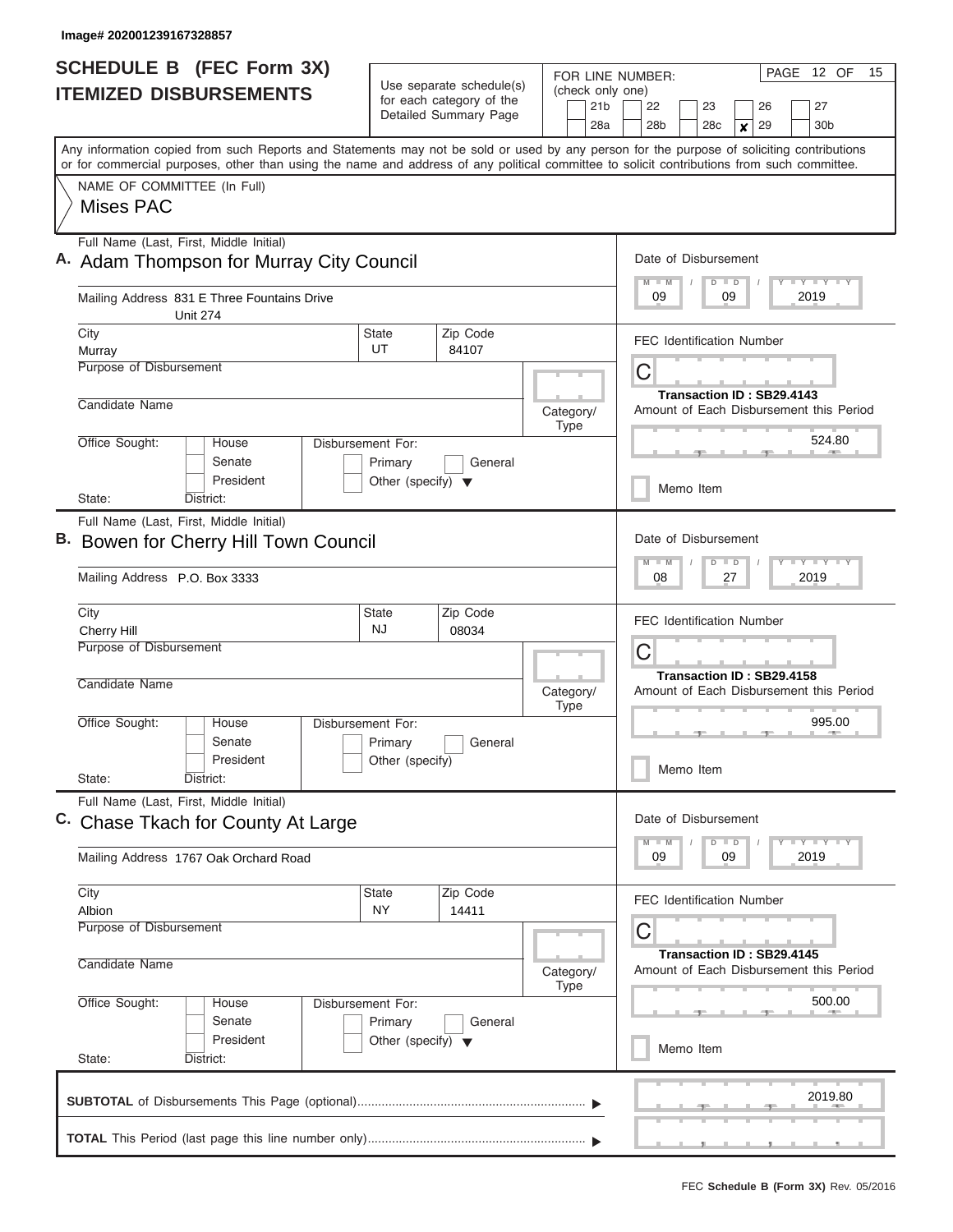| <b>SCHEDULE B (FEC Form 3X)</b><br><b>ITEMIZED DISBURSEMENTS</b>                                                                                                                                                                                                                        |                                                                      | Use separate schedule(s)<br>for each category of the<br>Detailed Summary Page | FOR LINE NUMBER:<br>(check only one)<br>21 <sub>b</sub><br>28a            | PAGE 13 OF<br>15<br>27<br>22<br>23<br>26<br>28 <sub>b</sub><br>28 <sub>c</sub><br>29<br>30 <sub>b</sub><br>x |  |  |  |
|-----------------------------------------------------------------------------------------------------------------------------------------------------------------------------------------------------------------------------------------------------------------------------------------|----------------------------------------------------------------------|-------------------------------------------------------------------------------|---------------------------------------------------------------------------|--------------------------------------------------------------------------------------------------------------|--|--|--|
| Any information copied from such Reports and Statements may not be sold or used by any person for the purpose of soliciting contributions<br>or for commercial purposes, other than using the name and address of any political committee to solicit contributions from such committee. |                                                                      |                                                                               |                                                                           |                                                                                                              |  |  |  |
| NAME OF COMMITTEE (In Full)<br>Mises PAC                                                                                                                                                                                                                                                |                                                                      |                                                                               |                                                                           |                                                                                                              |  |  |  |
| Full Name (Last, First, Middle Initial)                                                                                                                                                                                                                                                 | Jennifer Flower for Prairie Twp Board of Trustees                    |                                                                               |                                                                           |                                                                                                              |  |  |  |
| Mailing Address 8524 Blue Lake Avenue                                                                                                                                                                                                                                                   | 09<br>2019<br>10                                                     |                                                                               |                                                                           |                                                                                                              |  |  |  |
| City<br>Galloway                                                                                                                                                                                                                                                                        | <b>State</b><br>OH                                                   | Zip Code<br>43119                                                             |                                                                           | <b>FEC Identification Number</b>                                                                             |  |  |  |
| Purpose of Disbursement                                                                                                                                                                                                                                                                 |                                                                      |                                                                               |                                                                           | С<br>Transaction ID: SB29.4150                                                                               |  |  |  |
| Candidate Name                                                                                                                                                                                                                                                                          |                                                                      |                                                                               | Category/<br><b>Type</b>                                                  | Amount of Each Disbursement this Period                                                                      |  |  |  |
| Office Sought:<br>House<br>Senate<br>President                                                                                                                                                                                                                                          | Disbursement For:<br>Primary<br>Other (specify) $\blacktriangledown$ | General                                                                       |                                                                           | 250.00<br>Memo Item                                                                                          |  |  |  |
| District:<br>State:                                                                                                                                                                                                                                                                     |                                                                      |                                                                               |                                                                           |                                                                                                              |  |  |  |
| Joshua Smith for LNC Chair<br>Mailing Address 412 Bayview Drive                                                                                                                                                                                                                         | Full Name (Last, First, Middle Initial)                              |                                                                               |                                                                           |                                                                                                              |  |  |  |
| City<br>Oakley                                                                                                                                                                                                                                                                          | State<br>CA                                                          | Zip Code<br>94561                                                             |                                                                           | <b>FEC Identification Number</b>                                                                             |  |  |  |
| Purpose of Disbursement<br>Candidate Name                                                                                                                                                                                                                                               |                                                                      |                                                                               |                                                                           | C<br>Transaction ID: SB29.4152                                                                               |  |  |  |
| Office Sought:<br>House<br>Senate                                                                                                                                                                                                                                                       | Disbursement For:<br>Primary                                         | General                                                                       | Category/<br><b>Type</b>                                                  | Amount of Each Disbursement this Period<br>664.94                                                            |  |  |  |
| President<br>State:<br>District:                                                                                                                                                                                                                                                        | Other (specify)                                                      |                                                                               |                                                                           | Memo Item                                                                                                    |  |  |  |
| Full Name (Last, First, Middle Initial)<br>C. Kalish Morrow for Hanford City Council                                                                                                                                                                                                    | Date of Disbursement<br>$D$ $D$<br>$M - M$                           |                                                                               |                                                                           |                                                                                                              |  |  |  |
| Mailing Address 1963 Roland Drive                                                                                                                                                                                                                                                       |                                                                      |                                                                               |                                                                           | 09<br>2019<br>09                                                                                             |  |  |  |
| City<br>Hanford                                                                                                                                                                                                                                                                         | State<br>CA                                                          | Zip Code<br>93230                                                             |                                                                           | <b>FEC Identification Number</b>                                                                             |  |  |  |
| Purpose of Disbursement<br>Candidate Name                                                                                                                                                                                                                                               |                                                                      | Category/<br><b>Type</b>                                                      | С<br>Transaction ID: SB29.4154<br>Amount of Each Disbursement this Period |                                                                                                              |  |  |  |
| Office Sought:<br>House<br>Senate<br>President                                                                                                                                                                                                                                          | Disbursement For:<br>Primary<br>Other (specify) $\blacktriangledown$ | General                                                                       |                                                                           | 750.00<br>Memo Item                                                                                          |  |  |  |
| State:<br>District:                                                                                                                                                                                                                                                                     |                                                                      |                                                                               |                                                                           |                                                                                                              |  |  |  |
|                                                                                                                                                                                                                                                                                         |                                                                      |                                                                               |                                                                           | 1664.94                                                                                                      |  |  |  |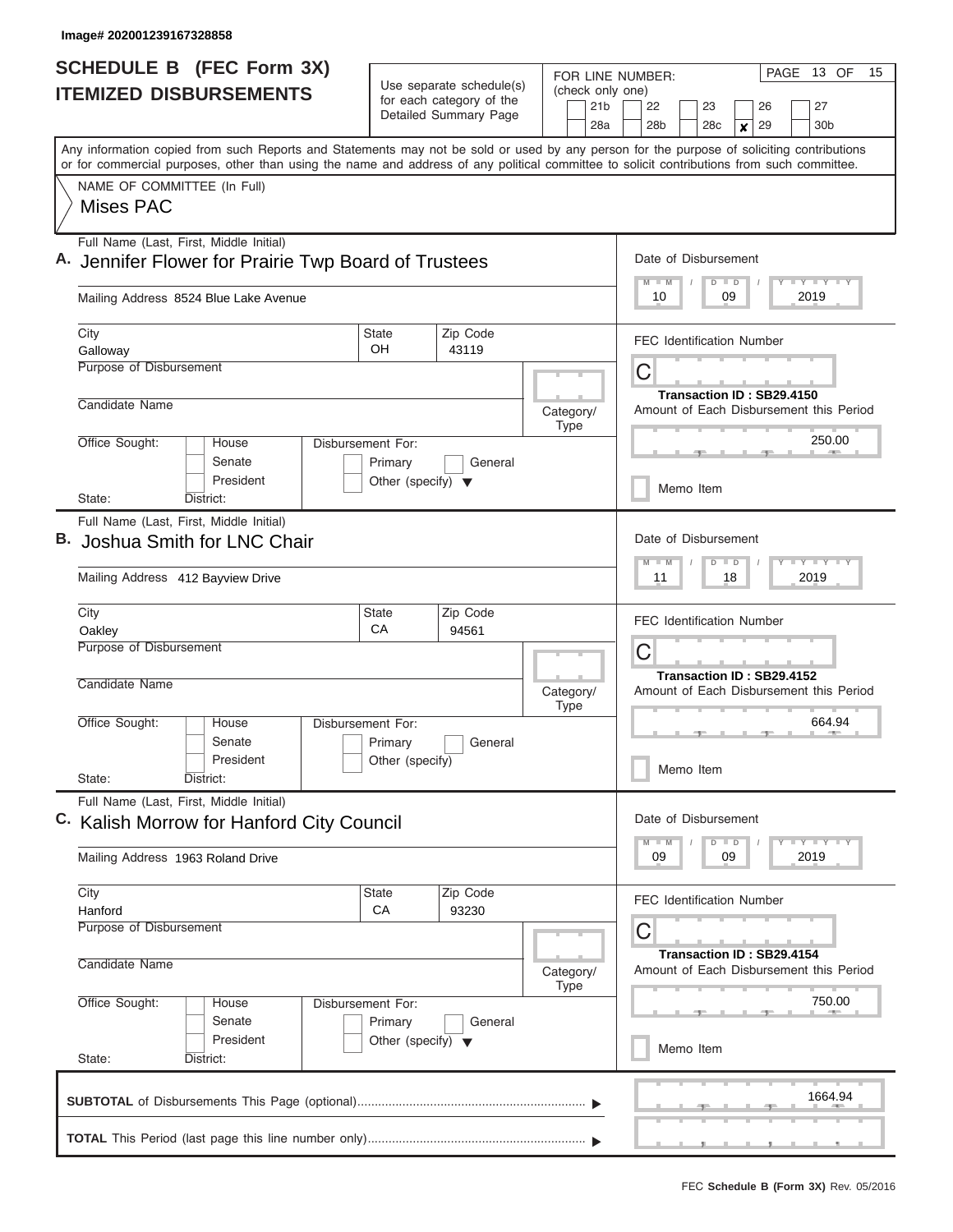I

| <b>SCHEDULE B (FEC Form 3X)</b>                                                                                                                                                                                                                                                         |                                                                      | Use separate schedule(s)                          | (check only one)                                                          | PAGE 14 OF<br>15<br>FOR LINE NUMBER:                                                                                    |  |  |  |  |  |
|-----------------------------------------------------------------------------------------------------------------------------------------------------------------------------------------------------------------------------------------------------------------------------------------|----------------------------------------------------------------------|---------------------------------------------------|---------------------------------------------------------------------------|-------------------------------------------------------------------------------------------------------------------------|--|--|--|--|--|
| <b>ITEMIZED DISBURSEMENTS</b>                                                                                                                                                                                                                                                           |                                                                      | for each category of the<br>Detailed Summary Page | 21 <sub>b</sub><br>28a                                                    | 22<br>23<br>26<br>27<br>28 <sub>b</sub><br>29<br>28 <sub>c</sub><br>30 <sub>b</sub><br>$\boldsymbol{x}$                 |  |  |  |  |  |
| Any information copied from such Reports and Statements may not be sold or used by any person for the purpose of soliciting contributions<br>or for commercial purposes, other than using the name and address of any political committee to solicit contributions from such committee. |                                                                      |                                                   |                                                                           |                                                                                                                         |  |  |  |  |  |
| NAME OF COMMITTEE (In Full)<br>Mises PAC                                                                                                                                                                                                                                                |                                                                      |                                                   |                                                                           |                                                                                                                         |  |  |  |  |  |
| Full Name (Last, First, Middle Initial)                                                                                                                                                                                                                                                 | Maj Toure for Councilman At Large                                    |                                                   |                                                                           |                                                                                                                         |  |  |  |  |  |
| Mailing Address 258 E Girard Avenue                                                                                                                                                                                                                                                     | 2019<br>08<br>27                                                     |                                                   |                                                                           |                                                                                                                         |  |  |  |  |  |
| City<br>Philadelphia                                                                                                                                                                                                                                                                    | <b>State</b><br><b>PA</b>                                            | Zip Code<br>19125                                 |                                                                           | <b>FEC Identification Number</b>                                                                                        |  |  |  |  |  |
| Purpose of Disbursement                                                                                                                                                                                                                                                                 |                                                                      |                                                   |                                                                           | C<br>Transaction ID: SB29.4156                                                                                          |  |  |  |  |  |
| Candidate Name                                                                                                                                                                                                                                                                          |                                                                      |                                                   | Category/<br>Type                                                         | Amount of Each Disbursement this Period                                                                                 |  |  |  |  |  |
| Office Sought:<br>House<br>Senate<br>President                                                                                                                                                                                                                                          | Disbursement For:<br>Primary<br>Other (specify) $\blacktriangledown$ | General                                           |                                                                           | 1000.00<br>Memo Item                                                                                                    |  |  |  |  |  |
| District:<br>State:                                                                                                                                                                                                                                                                     |                                                                      |                                                   |                                                                           |                                                                                                                         |  |  |  |  |  |
| Full Name (Last, First, Middle Initial)<br><b>Robert Leist for Coshocton City Council</b><br>Mailing Address 2099 Buena Vista Drive                                                                                                                                                     |                                                                      |                                                   |                                                                           | Date of Disbursement<br>Y FY FY FY<br>$M - M$<br>$D$ $D$<br>09<br>09<br>2019                                            |  |  |  |  |  |
| City<br>Coshocton                                                                                                                                                                                                                                                                       | <b>State</b><br>OH                                                   | Zip Code<br>43812                                 |                                                                           | <b>FEC Identification Number</b>                                                                                        |  |  |  |  |  |
| Purpose of Disbursement                                                                                                                                                                                                                                                                 |                                                                      |                                                   |                                                                           | C<br>Transaction ID: SB29.4160                                                                                          |  |  |  |  |  |
| Candidate Name                                                                                                                                                                                                                                                                          |                                                                      |                                                   | Category/<br><b>Type</b>                                                  | Amount of Each Disbursement this Period                                                                                 |  |  |  |  |  |
| Office Sought:<br>House<br>Senate                                                                                                                                                                                                                                                       | <b>Disbursement For:</b><br>Primary                                  | General                                           |                                                                           | 1024.46                                                                                                                 |  |  |  |  |  |
| President<br>State:<br>District:                                                                                                                                                                                                                                                        | Other (specify)                                                      |                                                   |                                                                           | Memo Item                                                                                                               |  |  |  |  |  |
| Full Name (Last, First, Middle Initial)<br>C. Shane Lemler for Vincennes City Council                                                                                                                                                                                                   | Date of Disbursement                                                 |                                                   |                                                                           |                                                                                                                         |  |  |  |  |  |
| Mailing Address 208 S 8th Street                                                                                                                                                                                                                                                        |                                                                      |                                                   |                                                                           | $\mathbf{I}$ $\mathbf{Y}$ $\mathbf{I}$ $\mathbf{Y}$ $\mathbf{I}$ $\mathbf{Y}$<br>$M - M$<br>$D$ $D$<br>2019<br>10<br>21 |  |  |  |  |  |
| City<br>Vincennes                                                                                                                                                                                                                                                                       | <b>State</b><br>IN                                                   | Zip Code<br>47591                                 |                                                                           | <b>FEC Identification Number</b>                                                                                        |  |  |  |  |  |
| Purpose of Disbursement<br>Candidate Name                                                                                                                                                                                                                                               |                                                                      | Category/<br>Type                                 | C<br>Transaction ID: SB29.4162<br>Amount of Each Disbursement this Period |                                                                                                                         |  |  |  |  |  |
| Office Sought:<br>House<br>Senate<br>President                                                                                                                                                                                                                                          | Disbursement For:<br>Primary<br>Other (specify) $\blacktriangledown$ | General                                           |                                                                           | 250.00                                                                                                                  |  |  |  |  |  |
| State:<br>District:                                                                                                                                                                                                                                                                     |                                                                      |                                                   |                                                                           | Memo Item                                                                                                               |  |  |  |  |  |
|                                                                                                                                                                                                                                                                                         |                                                                      |                                                   |                                                                           | 2274.46                                                                                                                 |  |  |  |  |  |